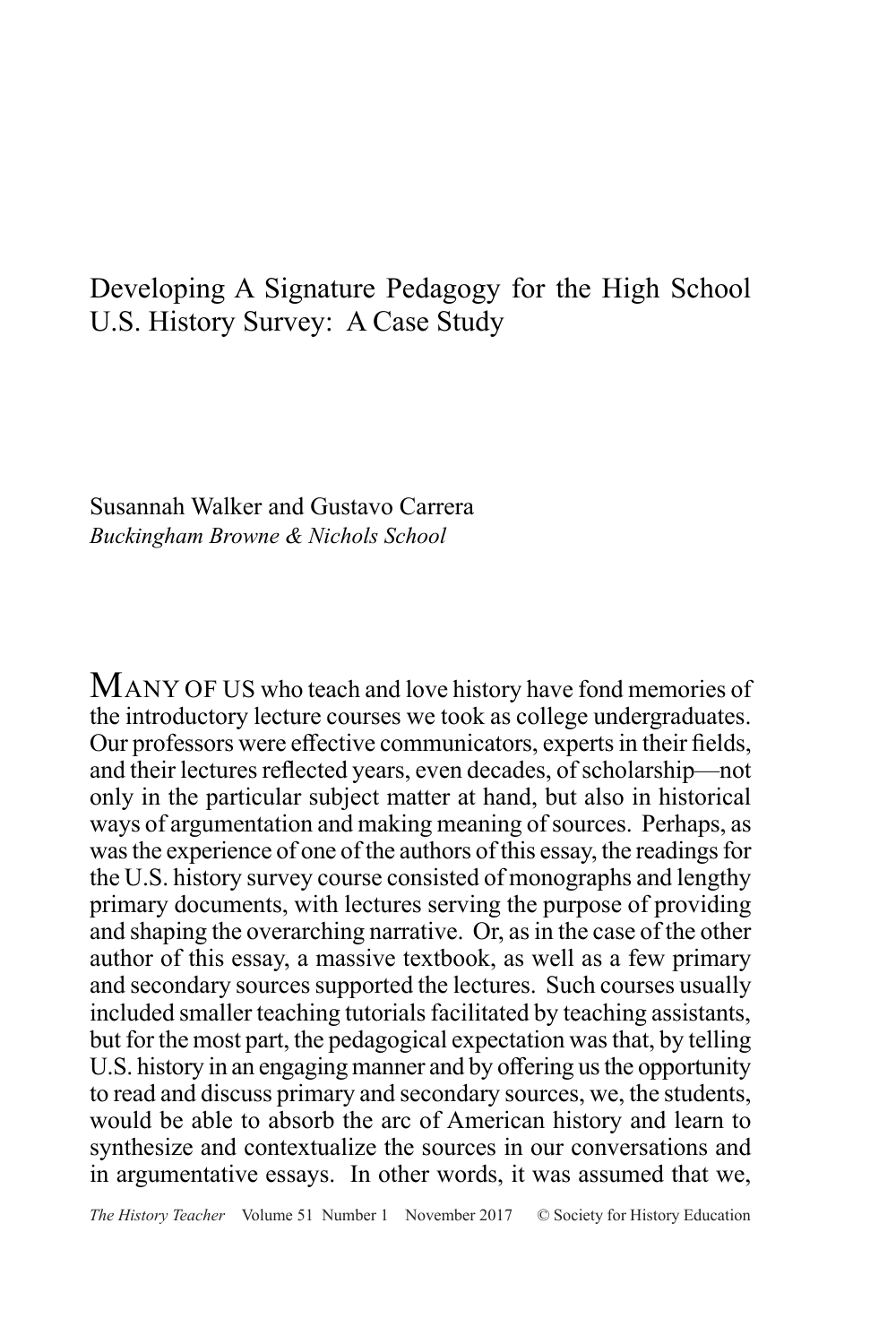the students, would acquire historical thinking skills by seeing them modeled to us. Because we loved history and had some aptitude for it, those of us who would go on to be historians and history teachers did just that; superficially, this approach appears effective.

For a long time, Advanced Placement and other advanced-level U.S. history courses at the high school level were modeled after the collegiate survey course. This reflected both curricular expectations (especially in the case of AP classes), and teachers' desire to prepare college-bound students for college-level history courses. However, the last two decades or more have seen some significant changes in the teaching of U.S. history at undergraduate and high school levels. Many of these changes at the high school level have been generated in collaboration with professional historians at colleges and universities. A lot of this work advocates disciplinebased training and the practice of historical thinking skills, which focuses on primary and secondary source analysis and encourages students to actively seek understanding of the past rather than to passively receive knowledge of it. Most of this work, steeped in the Scholarship of Teaching and Learning (SoTL)<sup>1</sup> starts from the premise that historical thinking skills are not intuitive and that history curricula and pedagogies must be designed to teach them explicitly and deliberately.

In 2012, the History Department at Buckingham Browne & Nichols (BB&N), a competitive Pre-K-12 co-educational college preparatory school in Cambridge, Massachusetts,<sup>2</sup> set out to redesign our eleventh grade U.S. history course with those principles in mind. The course we developed (we ran one section as a pilot in 2013- 2014, and began teaching the new course grade-wide in the Fall of 2014) kept the basic chronological structure of a survey (with some key modifications), but jettisoned other hallmark features of the traditional preparatory school survey: the huge college-level textbook, prioritizing coverage, and the smattering of primary documents. Instead, our course relies heavily on curated primary sources and secondary scholarship, organized around central issues, problems, and questions in American history. The goal is to teach our students to think like historians, to "do" history, rather than simply "learn" history. Why is this important? Why should our students, the vast majority of whom are not going to be professional historians or history teachers, need to learn how to do history like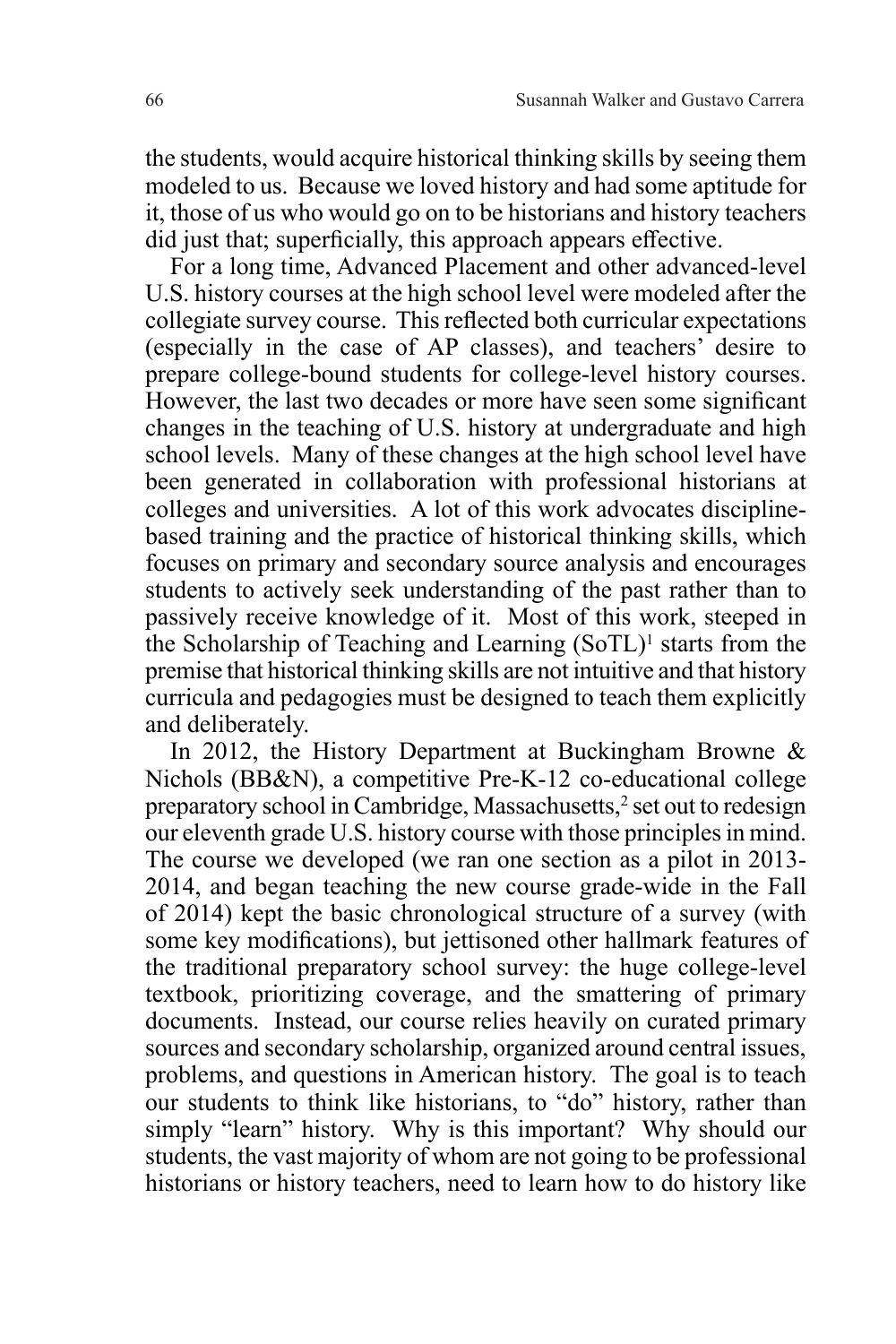historians do it? For one thing, we believe the skills essential to doing history—critical reading and contextualization of diverse sources and points of view, understanding and analyzing arguments, developing relevant questions about an issue, effective argumentation (oral and written) that synthesizes multiple sources—are vital skills for all college-bound students to acquire, and are valuable skills to have in a great many professions. Perhaps more importantly, these skills are essential to help students become informed and engaged citizens of their nations and of the world.

#### **The Journey**

The journey to creating the U.S. history survey course we now teach began in 2005 when the Upper School History Department at BB&N commenced an internal and external review process that precipitated an era of curricular reform across all four years of our course offerings. At the time, we taught a traditional U.S. history course to eleventh graders, using a lengthy college-level textbook.<sup>3</sup> All U.S. history students also spent nine to twelve weeks of the school year working on research papers (a hallmark of junior history courses at many preparatory high schools) while simultaneously, for most of that time, completing course content. As part of the internal review, senior students were extensively surveyed about their experience as students. In those surveys, students expressed satisfaction with the history program, but also a high level of stress over workload. In that time, we were asking students to get through a college textbook, complete a nine- to twelve-page research paper, and, in a few sections, do additional primary source readings and AP exam preparation. At the same time, though we may not have been able to articulate it through the lens of SoTL insights, we teachers were also becoming frustrated with trying to plow through a textbook while spending scant time doing the kinds of reading and analysis of diverse sources that characterizes "doing" rather than "learning" history.

Amongst other recommendations, our outside reviewers in 2005 echoed the departmental interest in rethinking AP preparation as the focus of our U.S. history course because the premium on coverage was a source of stress. The department dropped the AP designation beginning in the 2006-2007 academic year, but this decision did not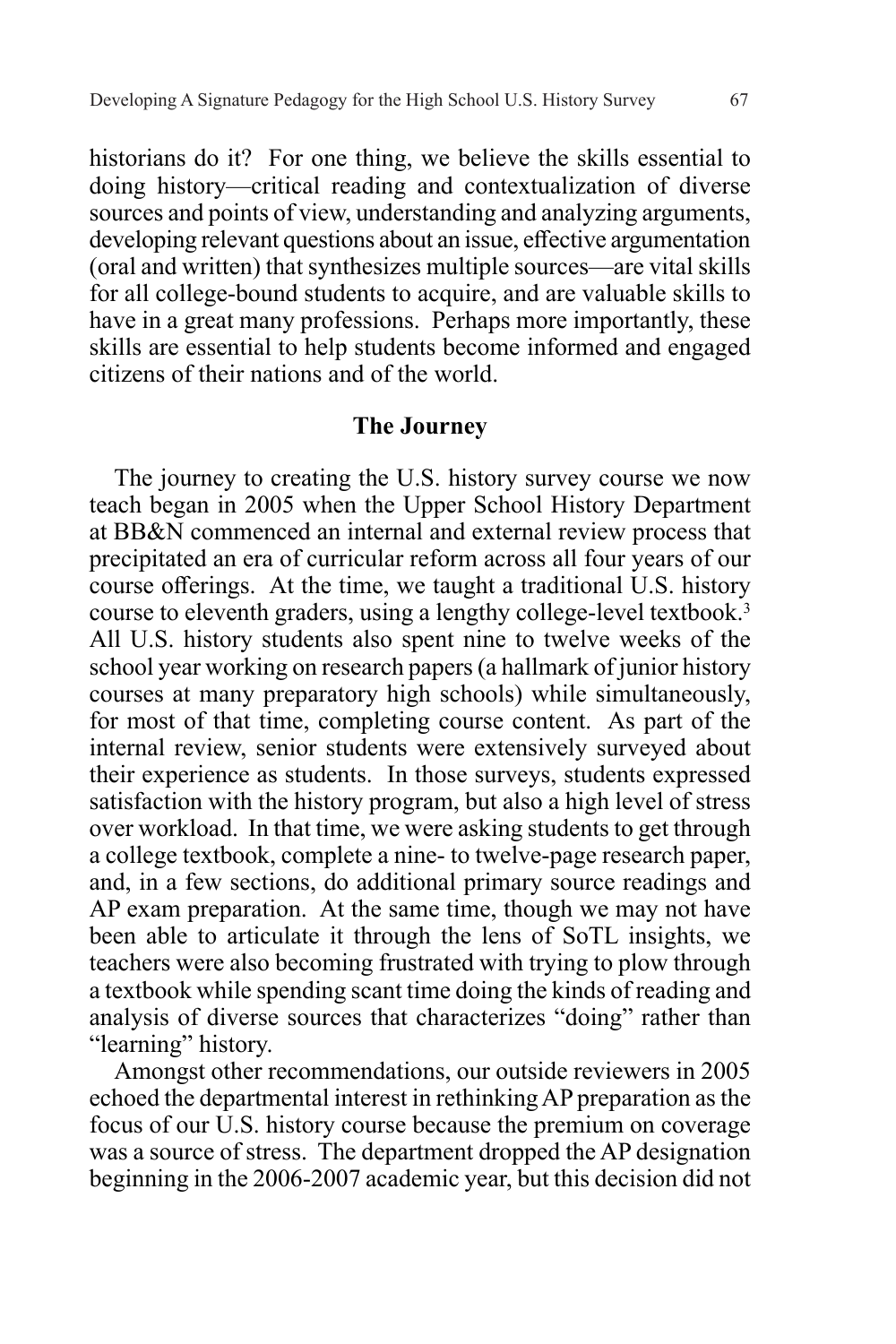seem to diminish students' stress or perceived workload; dropping the AP designation had done little to change the students' experience.<sup>4</sup> This made sense, since we continued to use the same textbook and spend as much time on the research paper as before. We had no desire to eliminate the research paper assignment, which we continued to believe was an invaluable part of our students' history education.<sup>5</sup> In 2009, we changed to a shorter single-author textbook.<sup>6</sup> We also decided to limit the research project to a ten-page paper and to cut the project duration down to seven weeks, five of which had no other content coverage. In 2011, we adopted the brief version of the textbook. All of this had the aim, not only of making student workloads manageable, but also of allowing us more homework and class time for reading and discussing historical sources other than the textbook. Increasingly, however, we found that it was the textbook, no matter how brief, that got in the way of us having rich conversations about historical issues in the classroom.

There were two major reasons for this. First, in multiple studies of our students' reading speed, we found that the average junior was able to read and assimilate 3,500-4,500 words in one hour (the homework time is limited so as to ensure that students can complete homework every evening after mandatory sports). At this rate, reading even a brief textbook would take most of the available homework time. These studies supported the data we had gleaned over the years in student surveys. The second problem with textbooks was that no matter how inclusive, well-constructed, and historiographically up-to-date, it was difficult to discuss their contents in a way that felt satisfying in terms of developing students' historical thinking skills, because students saw the textbook as a static repository of a factual historical narrative. At the end of the 2012 school year, a group of department members met with the purpose of radically remaking our U.S. history survey, which we dubbed "U.S. History Seminar."7 At the center of our revision was the idea that, in order to teach students to think like historians, the majority of their homework time needed to be spent reading primary sources and secondary scholarship, the majority of their class time should be spent discussing these texts, and assignments should ask students to analyze and synthesize historical sources and evidence to construct arguments that answered complex and consequential questions. Although this meant getting rid of the college textbook,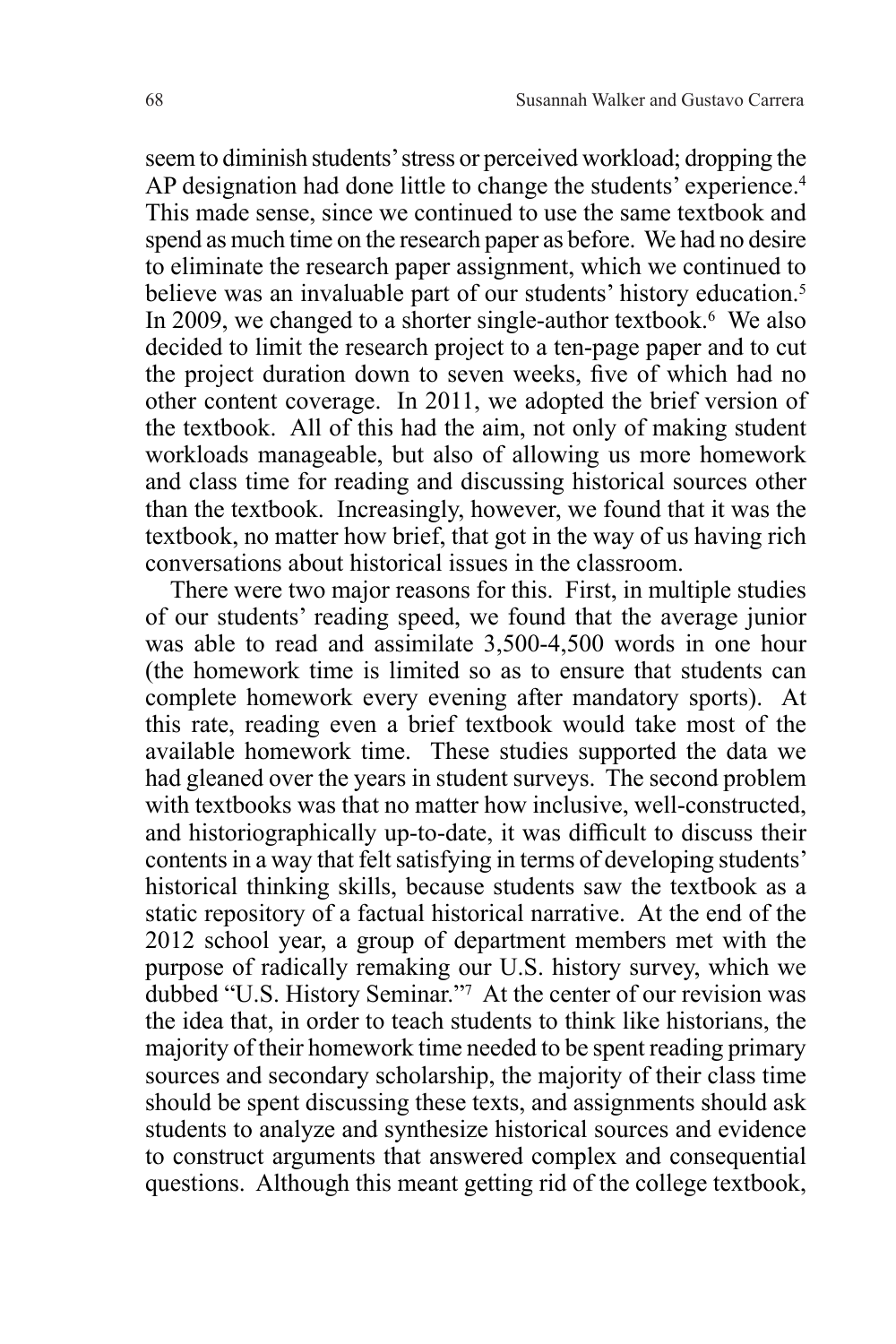we were not prepared to abandon a chronologically organized and comprehensive U.S. history course in favor of a thematic course. Nor were we comfortable leaving students to read only edited primary and secondary sources because we felt students needed a contextual framework for analyzing them. Thus, in addition to the curated sources mentioned earlier, we decided to write our own narrative, organized around twelve units that would be both chronological (although there would be some overlap) and thematic, centered around guiding questions. Finally, we recommitted to keeping the research paper assignment, only this time, the work students did leading up to starting that project in January would better prepare them to produce those papers.

# **Signature Pedagogies**

The sum of those choices, decisions, and changes, however, did not a curriculum make; while these choices were a direct response to the needs of the students and would guide our decisions moving forward, we made a deliberate decision to create curricula that would foster the most adequate pedagogy to meet the needs of our students as we sought to organize a new course. As a group, we looked at both our own experiences as veteran teachers as well as to the professional literature for guidance. We tapped into the ideas of SoTL, specifically ideas about signature pedagogies, to help us formulate and explain our curricular and pedagogical reform.

Lee Shulman developed the concept of signature pedagogies, $8$ which provides a conceptual framework through which to examine our goals and to align the curriculum and classroom practices to meet those goals through a process of backward design.<sup>9</sup> Shulman explained signature pedagogies as "the types of teaching that organize the fundamental ways in which future practitioners are educated for their profession."10 In consequence, different disciplines have specific ways of thinking, knowing, and doing subject-specific work. A signature pedagogy aims at having students acquire the special mode of thinking of the discipline, thus it is different—yet benefits from the findings about—generic pedagogies that can be applied to any and all disciplines. The question for the history teacher is: "What are the ways in which my discipline seeks to communicate and impart this set of knowledge, skills, and dispositions to its learners?"11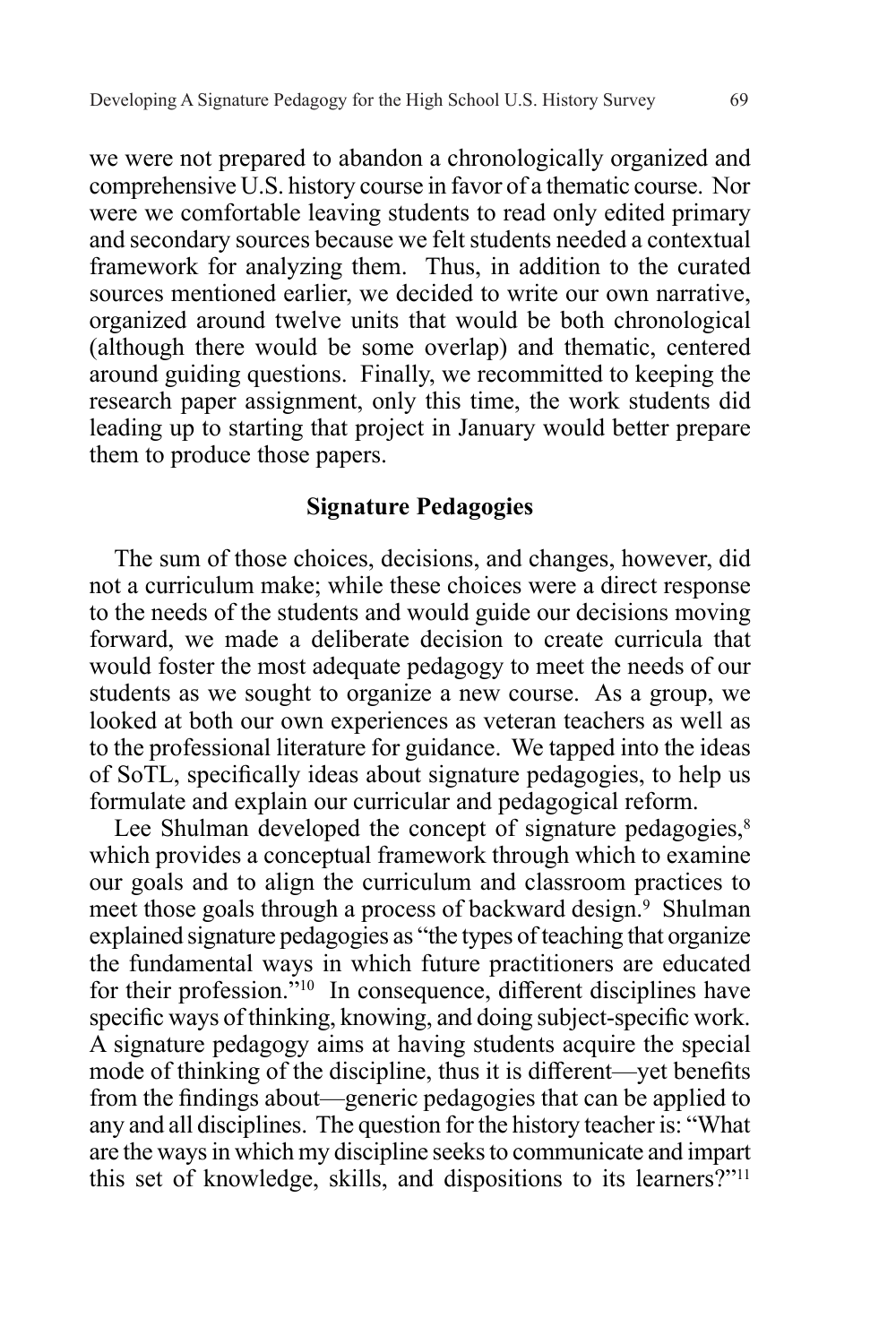Shulman identified three dimensions of signature pedagogies: a surface structure, a deep structure, and an implicit structure. Broadly, surface structures refer to classroom practices; deep structures refer to teaching practices and methods; implicit structures refer to the values of the discipline. In our process of curriculum review and evaluation, we had to sift through much professional literature about the teaching of history. The concept developed by Shulman provides a new lens through which to evaluate both the literature coming from cognitive psychology about generic pedagogies and the specific practices and concerns from history. In addition, it gave us a lens through which to evaluate approaches, methods, and practices. Because signature pedagogies "encourage students to do, think, and value what practitioners in the field are doing, thinking, and valuing,"12 we could re-engage with long-standing conversations about the teaching of history, such as the discussion of coverage and the relative merits of depth vs. breadth.

In the United States, there has been robust discussion about the structure of introductory courses since the early years of the professionalization of American History. The debate has centered on value of chronologically bound "coverage." That discussion has emphasized what Shulman would call the deep structure of the pedagogy—the assumptions as to how best impart knowledge. In "The End of the History Survey Course: The Rise and Fall of the Coverage Model," Joel Sipress and David J. Voelker provide a history of the survey course and the lecture as the dominant pedagogical practice in the history classroom. They argue that this approach was and continues to be premised on a basic assumption that "basic factual and conceptual knowledge was a prerequisite for more sophisticated forms of historical study."13 The dominant structure of introductory courses in history often involves providing facts first, covering the materials by having students read textbooks, and then either lecturing or having a teacher-centered Socratic conversation. However, this dominant pedagogy has been rightly criticized as not necessarily aiming at helping students acquire the particular mode of thinking of the discipline. In our own high school course, we consistently felt frustrated by our efforts to cover the material typically found in a textbook, not leaving enough time to teach skills or engage in deep analysis of historical problems and questions. We also recognized that our students, even the most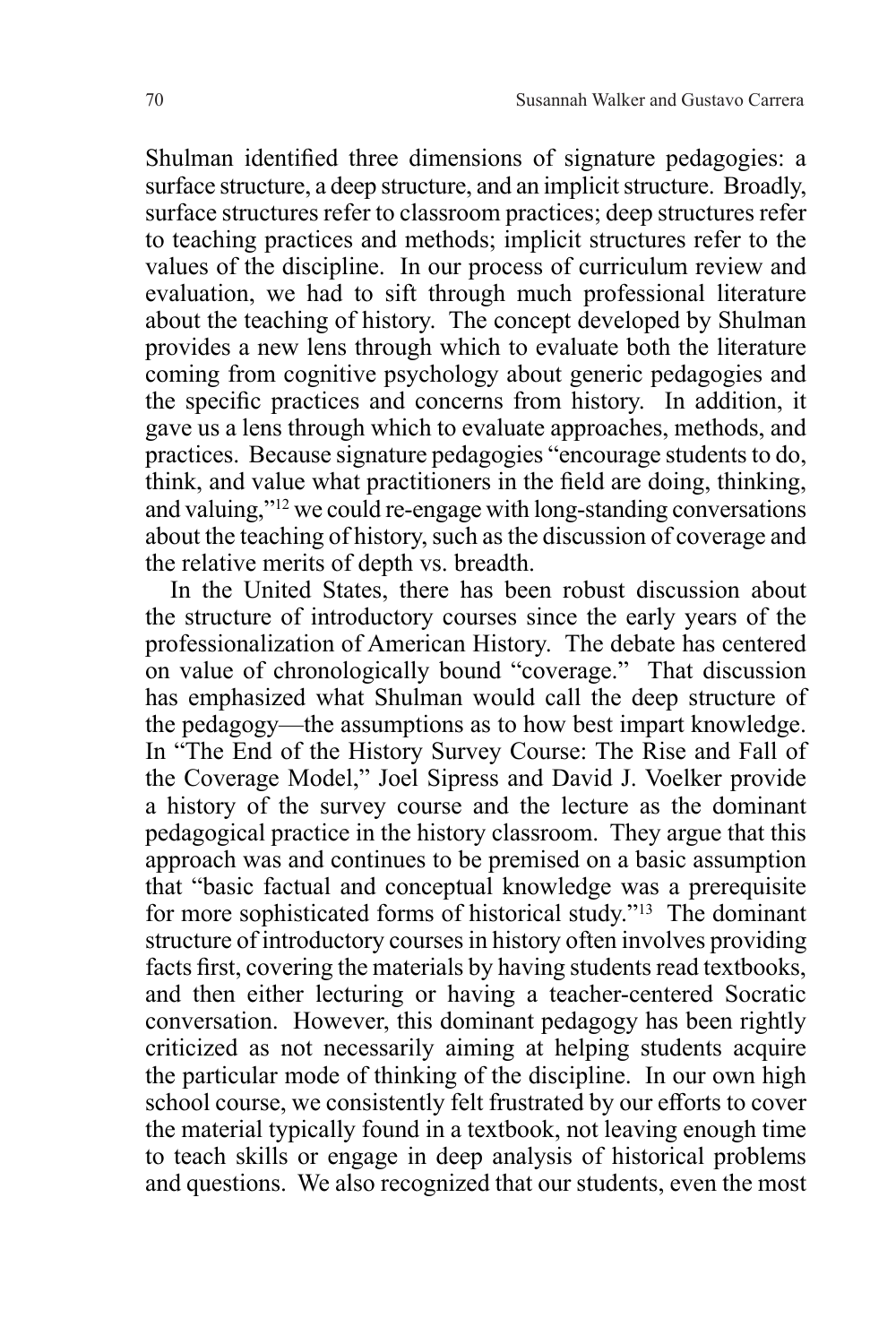able ones, struggled to master the narrative of U.S. history, and persistently viewed history as a series of facts to be learned. Given the traditional course structure, this perspective was understandable.

Alternatives to the chronologically organized survey and lecture approach have existed as long as the survey. As early as 1897, a "source method" emerged as an alternative. Joel Sipress and David J. Voelker point out that Harvard's Ephraim Emerton called for the introduction of teaching seminars with an emphasis on source analysis; these calls have succeeded in transforming advanced college courses and graduate education in history. The history seminar is a source-based, often thematic discussion and it can be said to be the signature pedagogy of the history profession. However, the assumption is that students engaged in those upper-level courses would have previously acquired the facts that would then allow them to practice history thinking skills. In that sense, history seminars built upon the introductory surveys rather than challenging the dominant approach of those surveys.

Critique of introductory survey courses has focused on the lack of teaching with sources and history thinking skills; these critiques have been leveled against the survey almost as long as the survey has been used in colleges. So it is not surprising that many efforts have been made to create curricula that mirrors those upper-level and graduate courses. According to Sipress and Voelker, in the late 1960s, Smith College and the University of Wisconsin piloted "laboratory courses" that eschewed learning facts in favor of "doing history." And starting in the 1980s, an increasing number of articles have continued to explore these limitations of the survey. More recent work on the application of "uncoverage" to history has again leveled similar criticism to the survey. Uncoverage, according to Grant Wiggins and Jay McTighe in *Understanding by Design*, is the approach that allows students to focus on thinking skills rather than concentrate on the acquisition of facts.<sup>14</sup> They suggest that through a process of backward design, the curricula be organized around these deeper understandings. The work on uncoverage is potentially transformative as it has moved discussion in the direction of reflecting upon a signature pedagogy for introductory history courses.15 Yet Sipress and Voelker point out that "Despite over a century of critique, the assumption that knowledge of a large body of historical facts must precede historical thinking continues to shape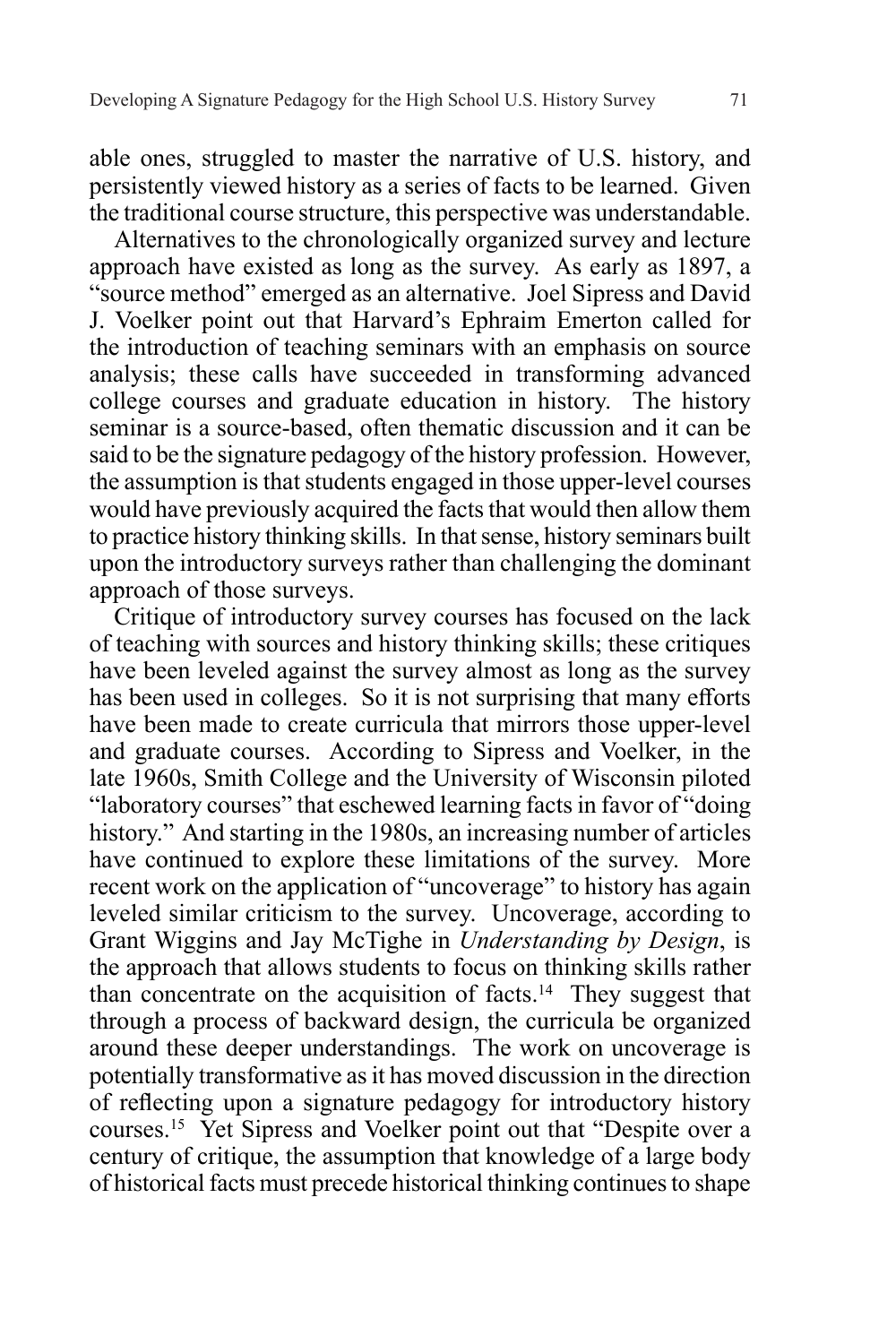how students encounter the discipline."<sup>16</sup> It is usually, and perhaps unfairly, assumed that the survey persists because recalcitrant instructors merely reproduce the dominant pedagogical approach without much questioning. This straw man, however, is not sufficient to explain the persistence of the chronology-bound introductory survey and the lecture. As teachers with much experience, we recognized that students can't possibly contextualize sources without knowing the contours of that context. Students who work exclusively with primary documents will analyze sources in depth, but do so decontextualized. We felt that while thematic courses allow students to engage in advanced work, and at some level our own course has distinct units of inquiry, they are missing the overarching perspective that allows students to grasp the arc of American history, which is the minimum context necessary.

Thus, for most history instructors, there is a tension between their desire to move away from the survey course as they know it and move away from a chronological and somewhat comprehensive curriculum. Curriculum review, then, had to start with the discussion about context coverage. If we want our students to think like historians, how much coverage do our students need? None? A little? A lot? This tension is particularly relevant because chronological thinking is among the Historical Thinking Standards produced by UCLA's National Center for History in the Schools.<sup>17</sup> Kristy Brugar explains, "Chronological thinking is an integral part of historical reasoning. Students need a strong sense of chronology, both absolute (when events occurred) and relative (in what temporal order), in order to examine relationships among events or to explain historical causal relationships."<sup>18</sup> Thus, the concept of uncoverage leaves instructors in a quandary as they should move away from the survey and to more thematic approaches while also helping students stay connected to the larger chronology of the field and the specific chronology of the themes explored. However, it is clear that in order to think chronologically, students should have a basic grasp of the arc of history and some information about major events that anchors their knowledge in a timeline. It is not possible to think chronologically and have no grasp of chronology. Purely thematic source-based approaches have floundered because they often don't address this key aspect of the professional mode of thinking. Most history instructors at BB&N, and probably outside our institution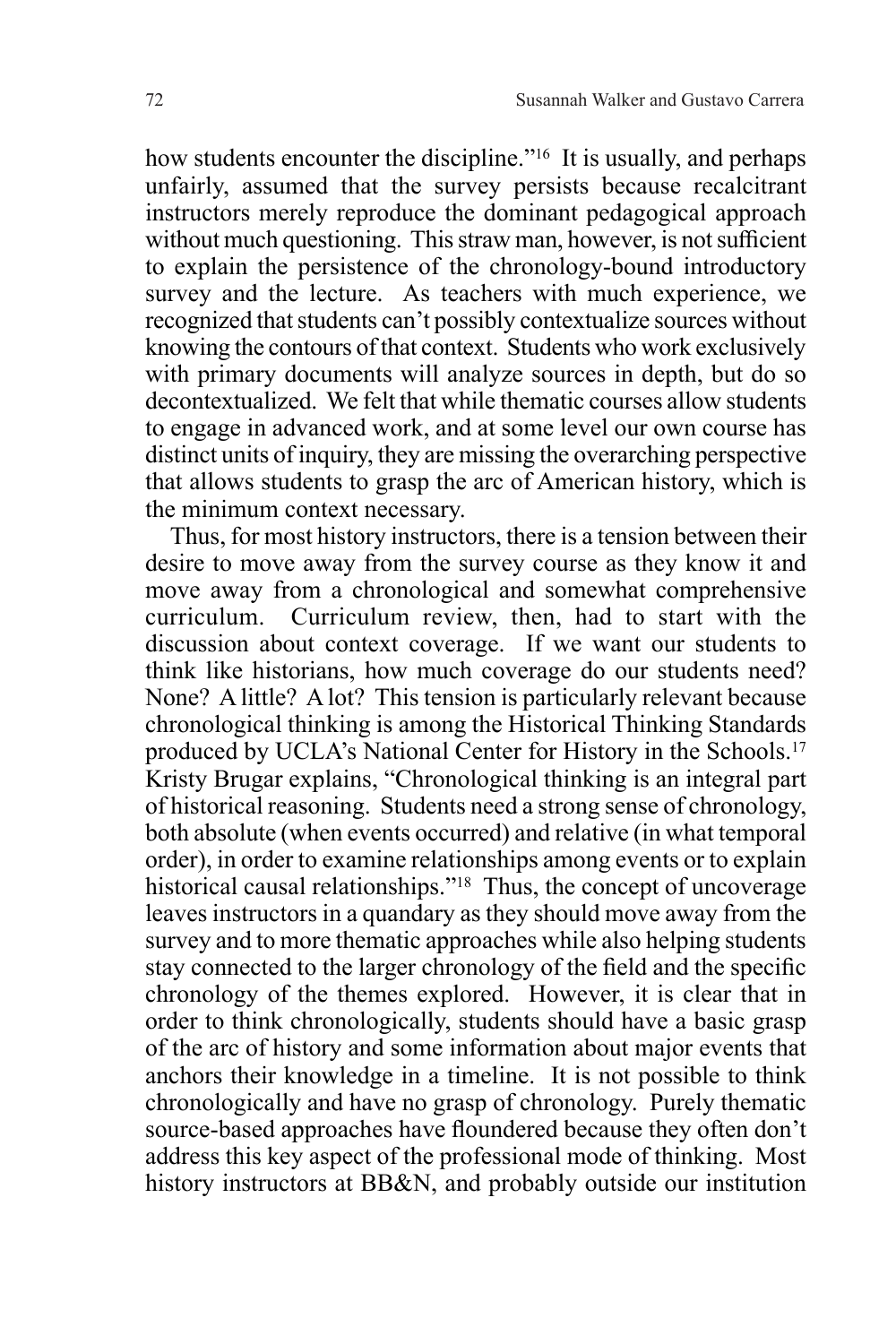as well, feel that an introductory course in U.S. history should leave students with a grasp of the basic chronology of U.S. history. The acquisition of such chronology is not a goal in itself, but it is required to provide context; when viewed through that perspective, it becomes plain that we had to organize a course, homework, and classroom explications that would give students that basic grasp of factual information they need.

In designing a new course, we had to determine what texts the students should read to acquire this context. The question about student reading emerged as our second question. Since the 1980s, the work done by Sam Wineburg, David Pace, and others has pointed us to one of the fundamental disciplinary values that undergird the profession; historians understand that texts are socially constructed and that the past is then represented through a multiplicity of perspectives—in Shulman's terms, this would be called the implicit structure of the profession. In 2001, Sam Wineburg published "On the Reading of Historical Texts: Notes on the Breach Between School and Academy," arguing that the critical difference between how students and historians read is not about the quantity of factual information managed by professional historians as opposed to high school students.<sup>19</sup> The fundamental difference, Wineburg argues, is the belief that students understand texts statically while historians understand them as social products: "When texts are seen as human creations, what is said becomes inseparable from who says it."20 For students, "the locus of authority was in the text; for historians, it was in the question they formulated about the text."<sup>21</sup> This is a fundamental difference in perspective between students and historians. Therefore, one fundamental goal of all introductory history courses should be to help students shift their approach to reading sources. In that endeavor, textbooks, in themselves and regardless of their length or the number of primary sources added, emerge as a challenge. Wineburg argues that the textbooks that dominate instruction lead to a kind of disciplinary homogenization, by which he means that textbooks appear to the students as "factual" rather than as social constructions. His work invites us to rethink not just our use of sources and scholarship, but also—and perhaps more importantly—the anchoring narrative of introductory courses. Like Wineburg and others before us, we concluded by questioning the value of textbooks as the primary source of factual information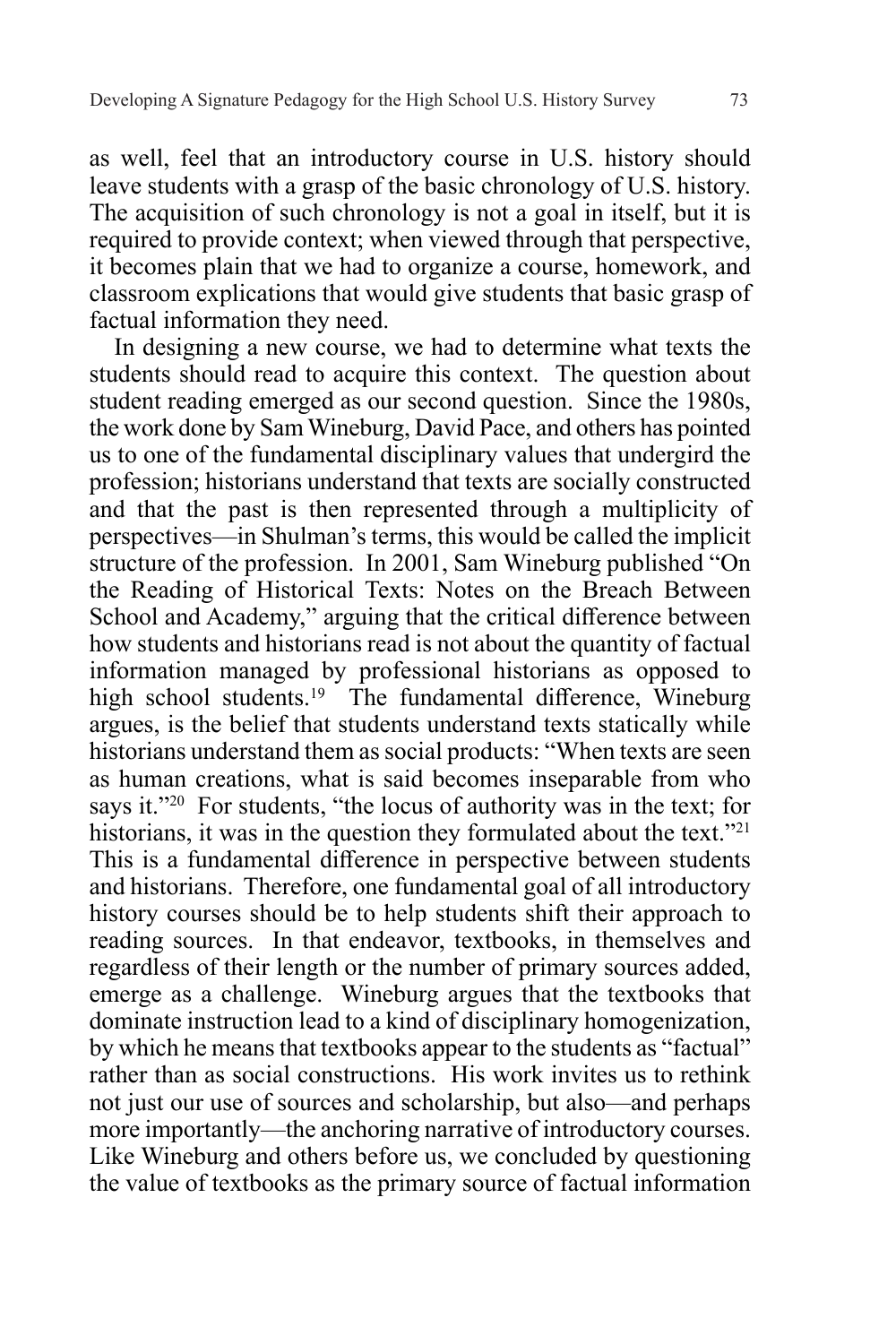and focusing on the idea that factual information should come from authors the students could understand as fallible—their teachers. We first concluded that we had to use a short narrative that explained the arc of American history. Then we decided to write our own narrative to replace a traditional textbook. The other reason, of course, was to allow us to assign more secondary and primary sources as homework, since the narrative we wrote is much shorter than a textbook. It is important to note that the classroom approach to explaining this minimum narrative content could be a mode of direct instruction, but this mode of classroom instruction should also be kept to a minimum. Using other classroom approaches to the exploration of these materials would require more time, an extremely limited resource.

In addition to the problem of authority in factual narratives, historians have pointed to the paradox of teaching perspective. In his 1993 article "Beyond Sorting," David Pace argued that the goal of history instruction is to introduce students to new cognitive modes. Students should interpret multiple perspectives each with their own internal logic and integrity, and formulate evidence-based arguments. Yet Pace believes that this approach creates a paradox; he argues that, unfortunately, "a discussion of the problem of perspective assumes a prior ability to think in terms of perspectives."22 Students must undergo a transformation in the way they think, not merely change their language. They can't merely be told these skills, so instructors must create circumstances in which students learn these skills by themselves. Pace concluded that "what is ultimately needed is a new notion of curriculum, in which the development of certain crucial abilities is systematically encouraged across a student's career."23 The conclusion is that students should be encouraged to explore multiple perspectives and eschew the single narrative. Both Pace and Wineburg point to the necessity of providing students with dissonant primary sources, but also with dissonant secondary scholarship.<sup>24</sup> Pace's work calls for providing students with conflicting primary sources as well as conflicting secondary source scholarship. It became clear that the bulk of our student reading should concentrate on reading a multiplicity of primary and secondary sources at home. The appropriate classroom methodology for working with this material had to differ from those used to deliver factual information; they had to be student-centered. These could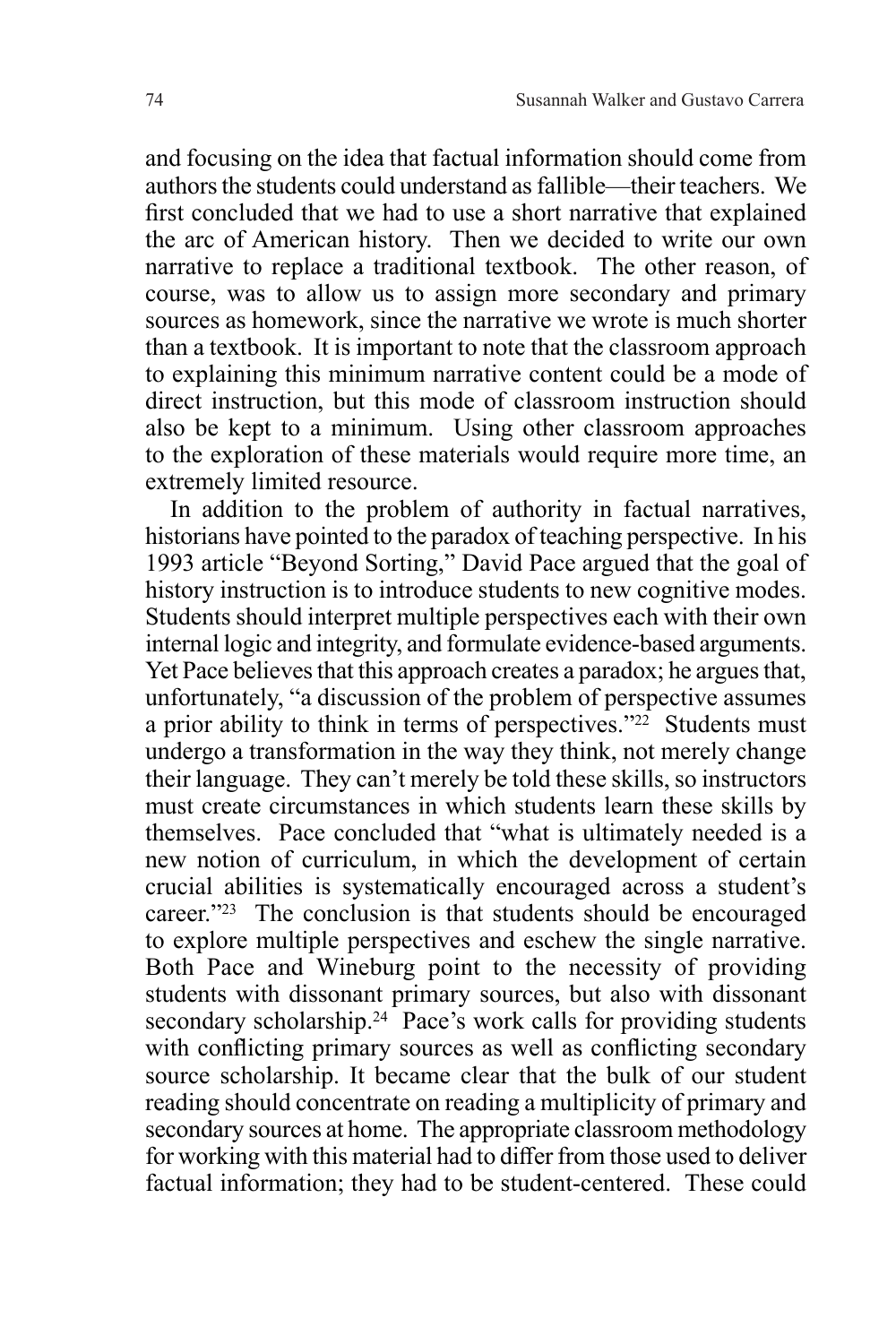vary from the seminar conversations, fishbowl discussion, projects, or other student-centered approaches.

Finally, other scholars, such as Robert Bain, have explored the role that questioning and inquiry play in the field of history instruction. He explains, "History begins with—and often ends with—questions, problems, puzzles, curiosities, and mysteries."25 Bain points to the pedagogical advantages of formulating such questions, as well as the intersection with historical thinking. Bain is then pointing to another key historical thinking skill that undergirds our instruction, constructing meaning from evidence. Just as significant as understanding multiple perspectives and being able to grasp that history is a social construct, students should be able to build their own arguments. In fact, proposing history education as a series of exercises in which students build meaning from a variety of sources and texts most closely mirrors the work of the historian than any other activity performed by students. It is often the way in which students are assessed in history—the document-based question in the AP exam for instance. In his 1970 work, *Forms of Intellectual and Ethical Development in the College Years: A Scheme*, William Perry proposed an argument-based approach to humanities instruction.<sup>26</sup> As Joel M. Sipress and David J. Voelker explain:

[A]rgument must become the organizing principle of the course. While there is no single template for an argument-based course (just as there is no single template for a coverage-oriented course), examples of these courses do share a number of defining characteristics. Such courses are, above all, question driven.<sup>27</sup>

If we want students to move beyond analysis, critical thinking about sources to construct meaning in their own introductory history courses should be built around historical questions and puzzles. As Bain argues, "One way teachers can build instructional cohesion…is to organize the curriculum around history's key concepts, big ideas, and central questions"28 In our course redesign, we concluded that students should have organizing questions around which to select primary and secondary sources, as well as to focus the factual narratives.29 Answers to those questions and problems also provide the logical understandings students should be left with at the end of the course. Because our assessments ask that students answer those questions, these are authentic assessments.30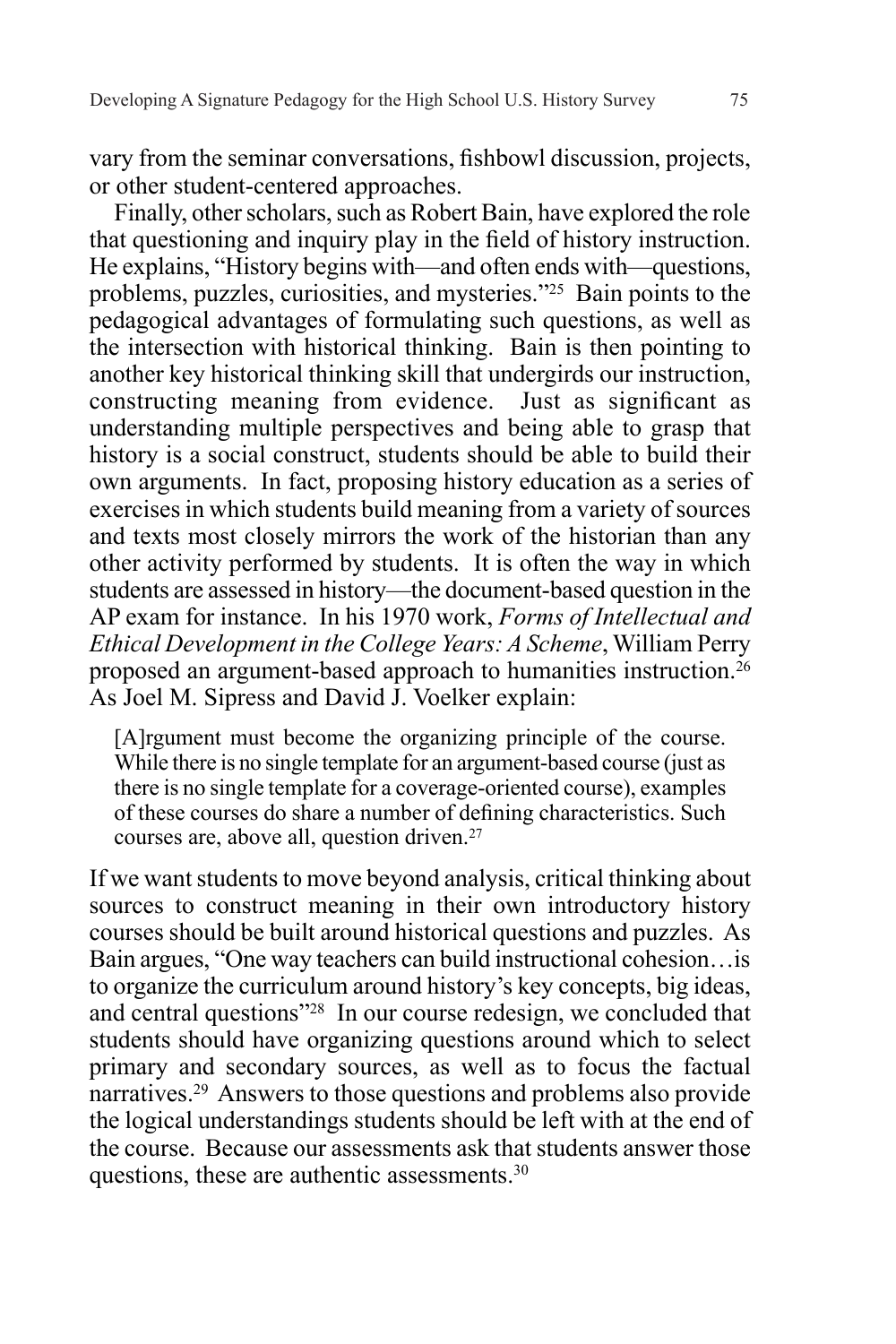### **Developing the U.S. History Seminar**

The U.S. History Seminar at BB&N was designed to help our students develop historical thinking skills—the ways of thinking of the historian. We designed a course that would be built around student inquiry into organizing questions. These inquiries would be fully student originated at times, and teacher directed at others. We would provide a short, chronologically organized narrative, as well as a plethora of selected primary and secondary sources. Pedagogical approaches had to vary from a discrete and contained amount of direct instruction to more vigorous use of student-centered pedagogies, such as seminar discussions and projects. Assessments would be the natural product of the problems posed to students and, whether delivered in the form of a paper, a project, a re-enactment, a debate, or a test, they would all be authentic. In short, while creating this course, we deliberately sought to address key problems common to the traditional U.S. history survey and the exclusively thematic courses. Specifically, our course addresses the "coverage" problem, the "textbook" problem, and the "authority" problem.

#### *Coverage*

As we have seen, a big part of what has hampered U.S. history surveys has often been the perceived need to cover the entire span of American history. This is particularly true of the AP course, which continues, even after the implementation of its curriculum redesign in 2014-2015, to include a sizable span of history and a fairly comprehensive list of key themes and developments (even as the emphasis on memorizing facts has been de-emphasized). Outside of the AP, other high school courses and college surveys generally seek to cover a dizzying amount of material in a relatively short amount of time. The most efficient way to do this kind of coverage is through courses that are primarily lecture and textbook based. It can also (though it does not have to) lead to courses that feel to students like a "one damn thing after another" slog through the narrative of U.S. history. Even in courses where the lectures are engaging and analytical, or where teachers resort to more entertaining techniques, there is little explicit time available to teach how to do historical analysis, in no small part because of the demands of coverage.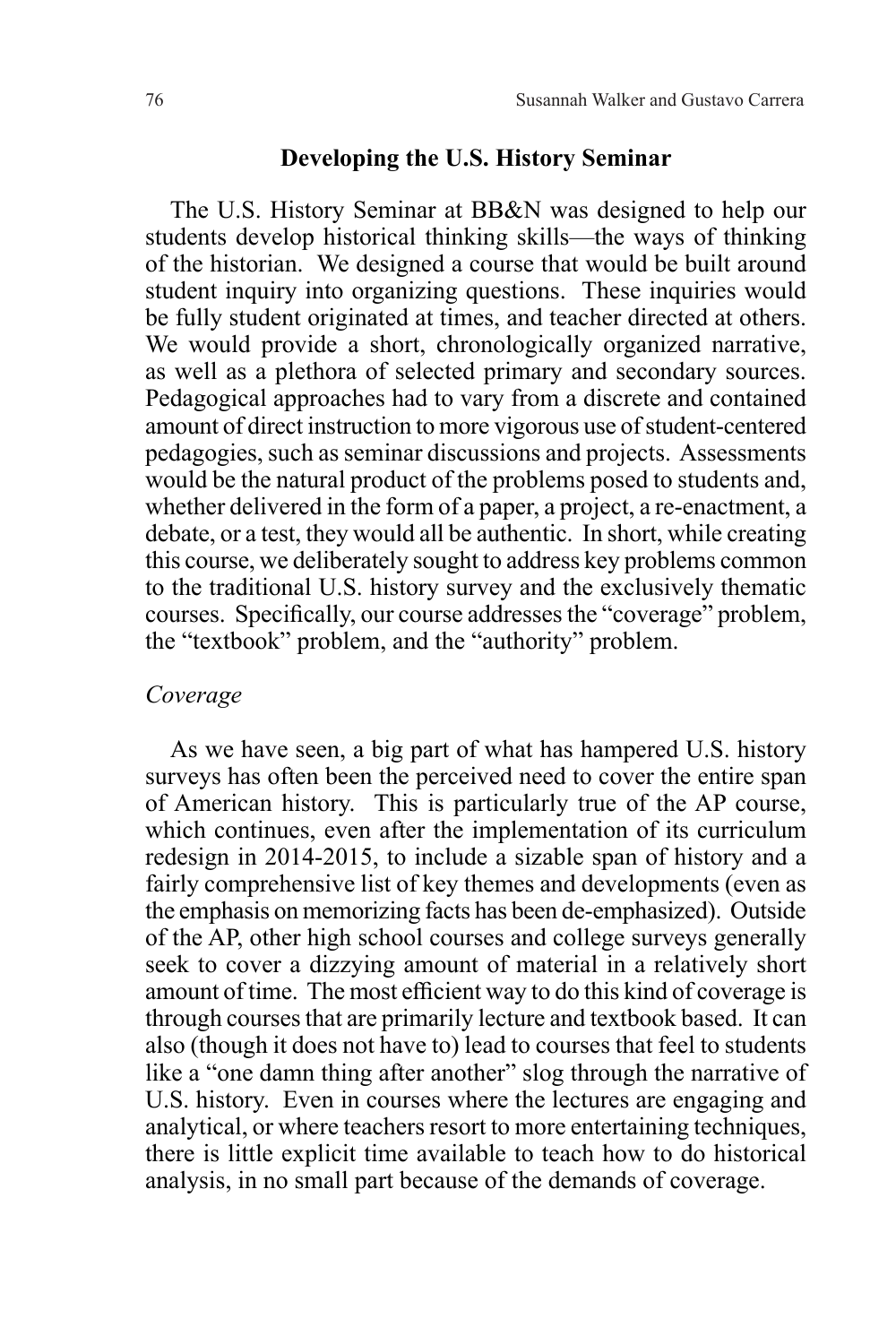Although the U.S. History Seminar at BB&N does "cover" the colonial era through the 1990s, we made deliberate choices in how we constructed our curriculum and content, rethinking, somewhat, the periodization of the survey, creating twelve units that overlap chronologically while still more or less being "in order," and structuring the units to engage with essential themes and problems. The units are as follows:

1453-1754: Colonial Era 1747-1783: Revolution 1776-1844: New Republic 1800-1850: Market Revolution 1820-1877: Sectionalism, the Civil War, and Reconstruction 1877-1919: Gilded Age and Progressive Era 1877-1933: American Empire Part I 1890-1945: Modern Culture 1929-1966: New Deal Order 1933-1990: American Empire Part II 1945-1980: Post-WWII Social Change 1946-1992: Conservatism and Beyond

In some cases, the units overlap quite a lot chronologically, as Units 3 and 4 do, but the focus is quite different for each: Unit 3 deals with the processes and challenges of new nationhood, while Unit 4 concerns the social, cultural, and economic developments of the first half of the nineteenth century (including early industrialization, western expansion, the expansion of slavery and the slave economy, and social reform movements). Other units combine topics that usually take up several chapters in a textbook, a decision that alleviates the coverage problem while also facilitating a thematic analytical focus. For instance, Unit 5 "covers" the origins of the Civil War, the war itself, and the Reconstruction period. This is efficient, but more importantly, it allows students to examine central questions about the constitutional crisis, sectionalism, and the consequences of slavery and emancipation in a more purposeful and integrated way. Similarly, Unit 6 covers topics and time periods that may be spread across several textbook chapters, but in our seminar are held together around the emergence of the United States as a modern industrial society and Americans' responses to the challenges that developed from this. Our somewhat unorthodox periodization and organization of our course allows us to create a chronological survey that is *also*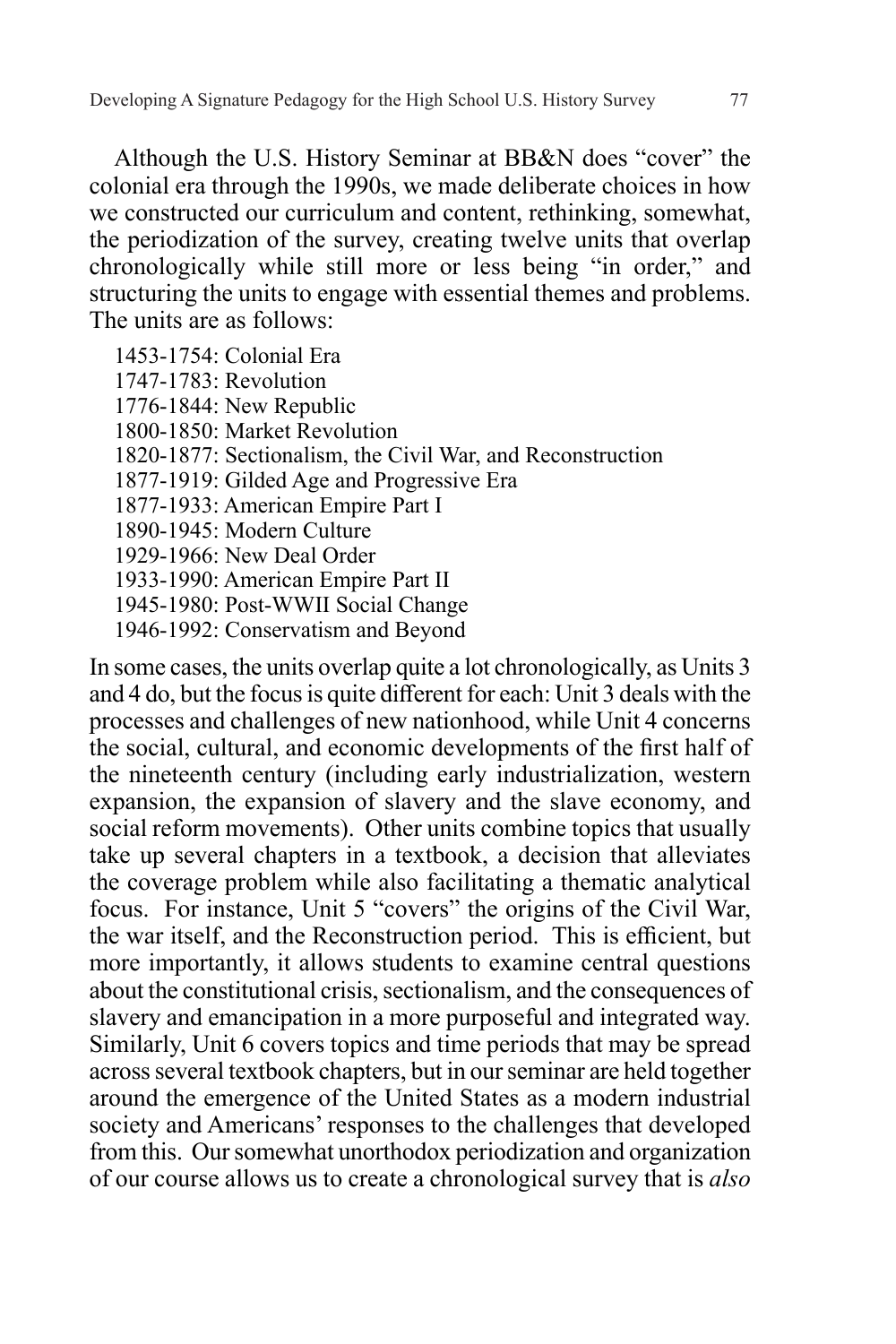a thematic seminar; we can give our students a sense of the narrative arc of American history, while allowing them to develop historical thinking skills as they wrestle with some of the key questions and themes in American history.31

# *Textbook*

A key part of the BB&N U.S. History Seminar, and one directly linked to the coverage issue, is our decision to eliminate the college textbook we were using and write our own contextual narrative for each of the twelve units. Each unit consists of a relatively short essay and includes an introduction that poses some guiding questions for the unit. Writing the unit narratives allowed us to efficiently provide students with background information oriented around the course's periodization while allowing time to explore the guiding questions in depth through primary and secondary sources. For instance, students read the narrative for Unit 5 over two or three days, and this sets them up for deeper discussion of sectionalism, the Civil War, and Reconstruction—through a variety of sources—for two or three weeks after that.

#### *Authority*

Question-based learning in history classes must continually ask students to read, consider, assess, and synthesize multiple perspectives on a topic. No matter how much a textbook or a lecturer seeks to include multiple perspectives and explain or demonstrate the contested nature of U.S. history, a situation where students are getting the lion's share of their information from one or two sources will work against that goal. At BB&N, we noticed that students consistently saw their history textbook as a static narrative whose content they were supposed to master, not as the product of a dynamic process of knowledge-production within an often contentious discipline. Our U.S. History Seminar seeks to solve this problem, first, as we have already discussed, creating a much shorter "textbook" (the narratives), which leaves classroom and homework time for students to contend with a number of primary and secondary sources, and to spend much more time on these sources than they do reading the narratives. We do not seek to undermine the idea that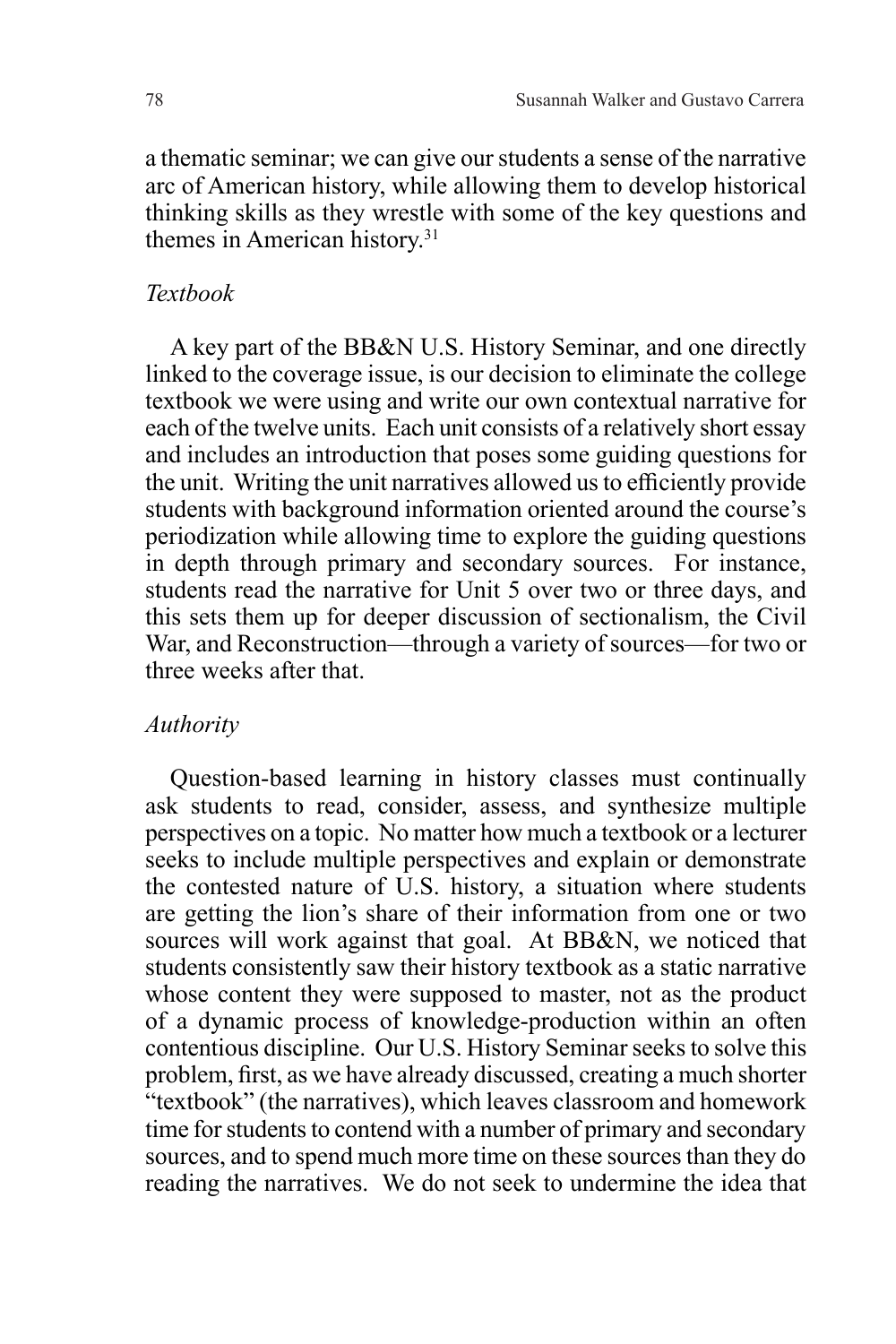sources have authority, or that some sources can be more reliably "authoritative" than others. On the contrary, our curriculum is set up to encourage students to interrogate *all* the sources they read (narrative, scholarly essay, primary sources), to develop their own, informed perspectives on a topic, and to have some authority of their own when speaking or writing about American history. Our students encounter contradictions and corroborations among the narrative their teachers wrote, excerpts of scholarly essays or books by historians, and primary sources. They encounter sources that extend, deepen, or complicate their understanding of a topic. Working through these contradictions, corroborations, and complexities is the main work students do in this course, and in that sense we hope we are helping students not just to think like historians, but also to read, write, and discuss like historians as well.

# **How It All Works**

The vast majority of juniors at BB&N take the U.S. History Seminar, divided into eight or nine sections of fifteen students each. In a given year, five or six teachers teach the course. From the beginning, we wanted the class to be consistent and fair across the sections, while at the same time allowing some flexibility in coverage and content. We produce a set of two booklets containing Narratives 1-6 and 7-12, along with a timeline for each unit and some essential documents and reference items (the U.S. Constitution, list of presidents and their terms of office, etc.). The course also has an online presence, accessible to teachers and students, through a course website. The narratives are all there, but most importantly, this is where all the primary and secondary sources are held, as well as collections of visual images, maps, and tables for use as homework, for assignments, or for the classroom. The sources were curated by teachers and excerpted to manageable length (most secondary source texts are 4,000 words or less and most primary source texts are  $1,000$  words or less).<sup>32</sup> The source collections for each unit are extensive and expand every year; there are many times more sources in a unit than a teacher is likely to use.

This is the structure allows us both to maintain consistency and allow flexibility. Every teacher must cover all twelve units and contend with the problems and questions raised at the beginning of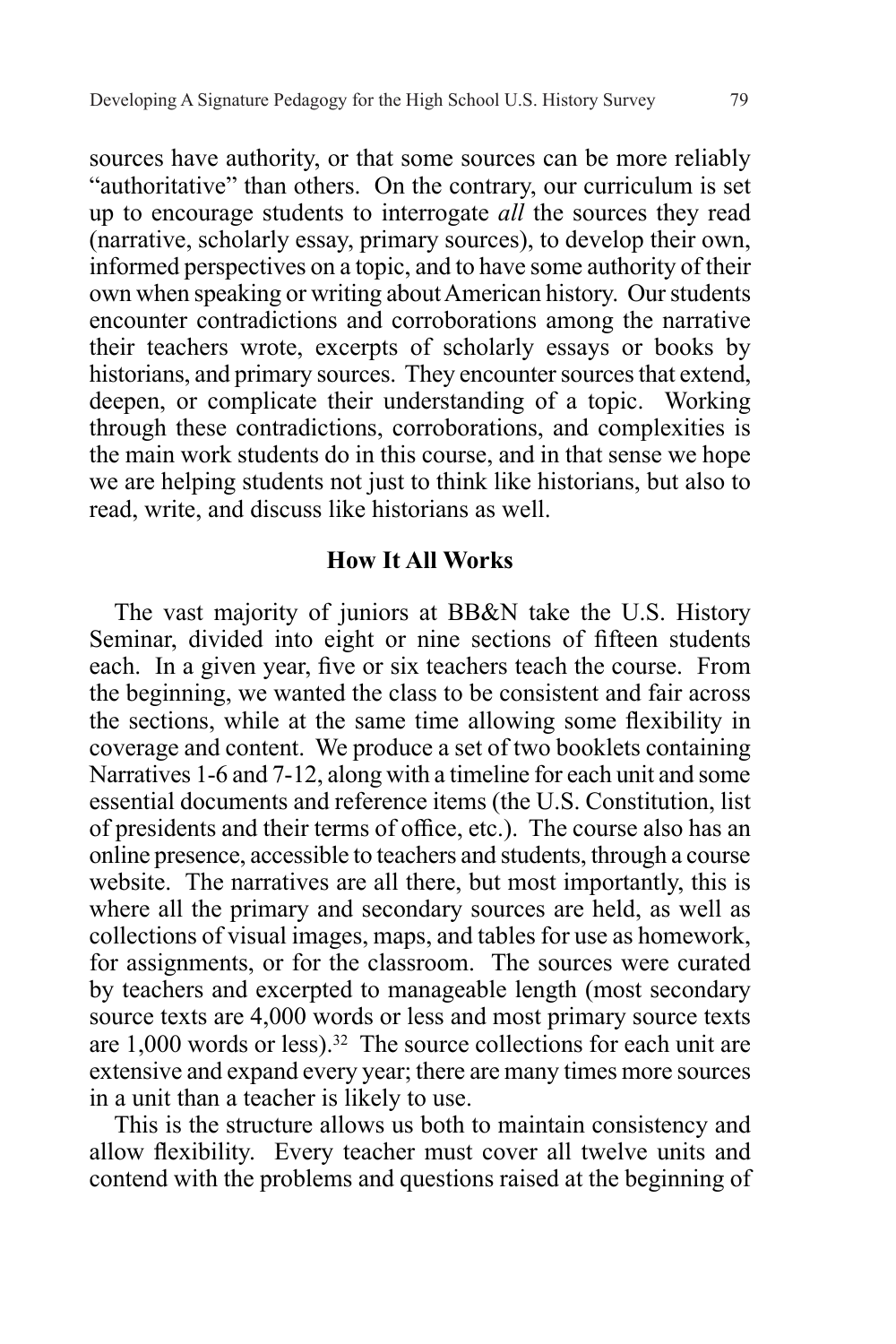each unit. Every teacher must assign primary and secondary source readings to students. Every teacher must create assessments that ask students to assess and synthesize sources, and to use sources to construct arguments. However, teachers may choose to spend more time on one unit than another. While all teachers are asked to cover Unit 3 (which deals with the making of the U.S. Constitution and major political developments in the New Republic) and Unit 5 (on the sectional crisis and its consequences) in depth, they can choose which other units to cover in more or less detail. Furthermore, teachers have total freedom in deciding which primary and secondary sources to assign in any of the units. It will be obvious to anyone looking at the list of our twelve units that each of them could take several weeks to explore in depth, and spending only a week on any one of them means leaving things out. Our limited number of teaching days in a year and our commitment to the research paper assignment makes it impossible for us to cover every unit in depth. Each teacher must make deliberate choices about how to explore each unit, and how much time to spend on it, but we have attempted to provide a structure, and the resources, for each teacher to construct a meaningful course for their students. This is how we have decided to address the coverage problem while still developing students' chronological thinking skills. Give students a framework for understanding U.S. history in the manner of a survey, but provide opportunities to explore selected topics in more depth than a high school history class typically would.

# **A Typical Unit in the BB&N U.S. History Seminar: "The Market Revolution"**

"The Market Revolution, 1800-1850" is an example of a unit that teachers can explore in more or less depth as they choose. One of the authors of this article, Susannah Walker, spends a fairly substantial amount of time, about two weeks, on this unit, which covers social, cultural, and economic history of the antebellum United States through the lens of assessing the impact of the continuing and accelerating development of capitalism in those decades. The narrative explores and attempts to synthesize such topics as: the role of technology on transportation and communication, western expansion and its impacts on Native Americans, the expansion of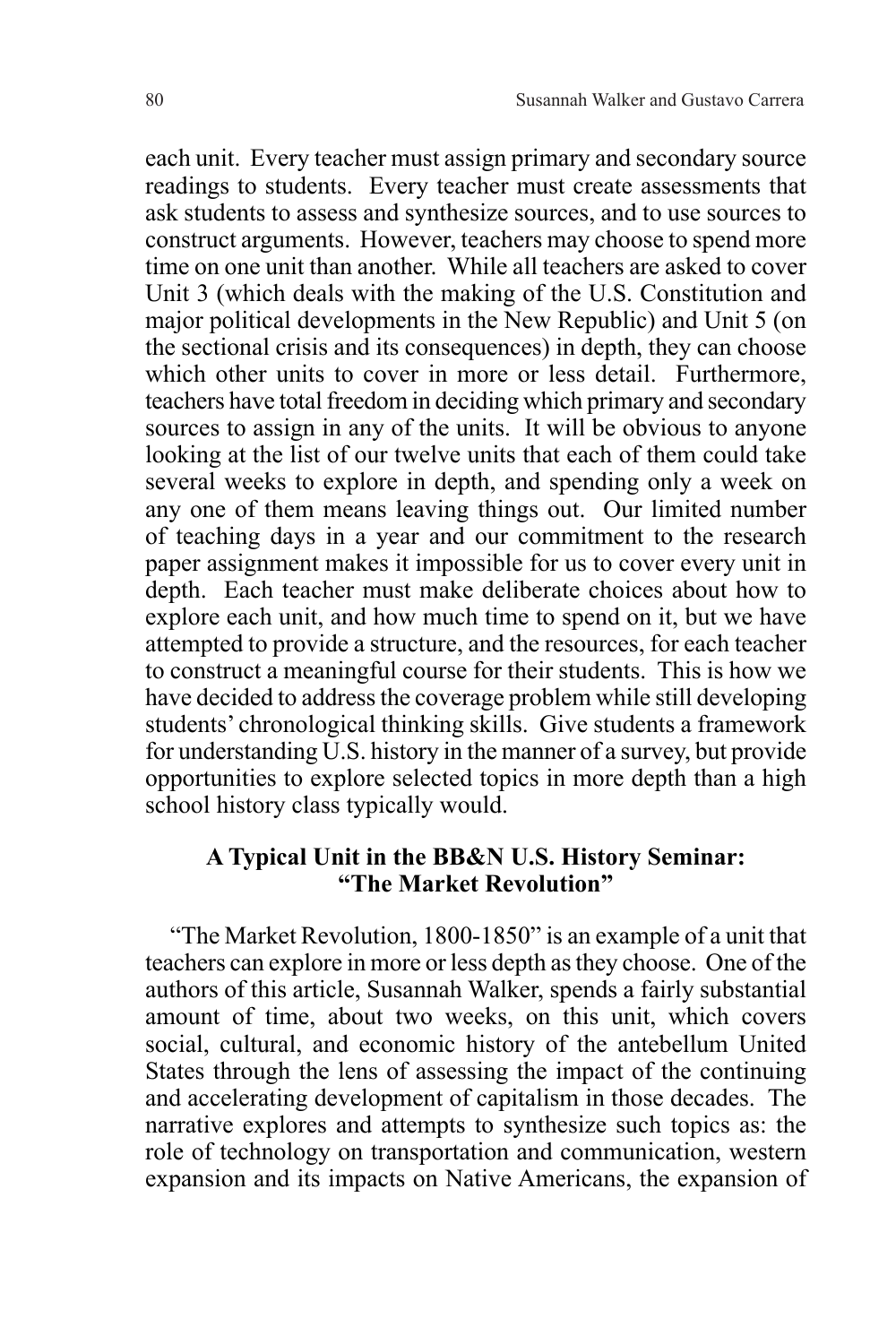slavery through the internal slave trade, early industrialization, immigration, and social reform movements. The unit is meant to complement the previous unit, which deals with political and diplomatic history up to 1845, and provides students with a broad context for examining the sectional crisis in the first part of Unit 5. The problems/questions we raise at the beginning of the unit include: "What were the various economic, technological, and social developments that made up the Market Revolution? How were they interconnected and how did they change life in the United States?" and "What were the costs and benefits of the Market Revolution for people in the United States, and in what ways did circumstances like social status, race, ethnicity, gender, class, and region affect people's experiences of this transformative era?" The purpose of having multiple questions is to be able to reach different reading levels and to give teachers and students the option of investigating different angles on the same topic.

Walker has chosen to focus on gender and race in this unit, particularly in connection with early industrialism, slavery, and reform. Although this unit's narrative can be read as one night's worth of homework, she breaks it into two so that there is time in class for students to read and discuss short primary source excerpts and analyze visual sources for topics that will not be examined in as much depth later on in the unit: technological innovations, western expansion, Indian Removal, and ideologies of Manifest Destiny, immigration and nativism, etc. Students read two secondary sources (an excerpt of Barbara Welter's classic, "The Cult of True Womanhood," and an excerpt from Walter Johnson's *Soul by Soul: Life Inside the Antebellum Slave Market*), and spend four or five more days analyzing a selection of primary sources including materials from and about the Lowell Mills, excerpts from slave narratives, abolitionist and pro-slavery arguments, Transcendentalist writings, documents connected to the Second Great Awakening, and writings by women's rights activists and other reformers (the primary and secondary readings are assigned in topical order, not as written here; for instance, students read Welter and the Lowell documents on successive days). Walker ends the unit with an in-class essay, organized DBQ-style. The students get a question and a set of primary sources like the AP exam's document-based question, but they get the question and the documents in advance, and bring their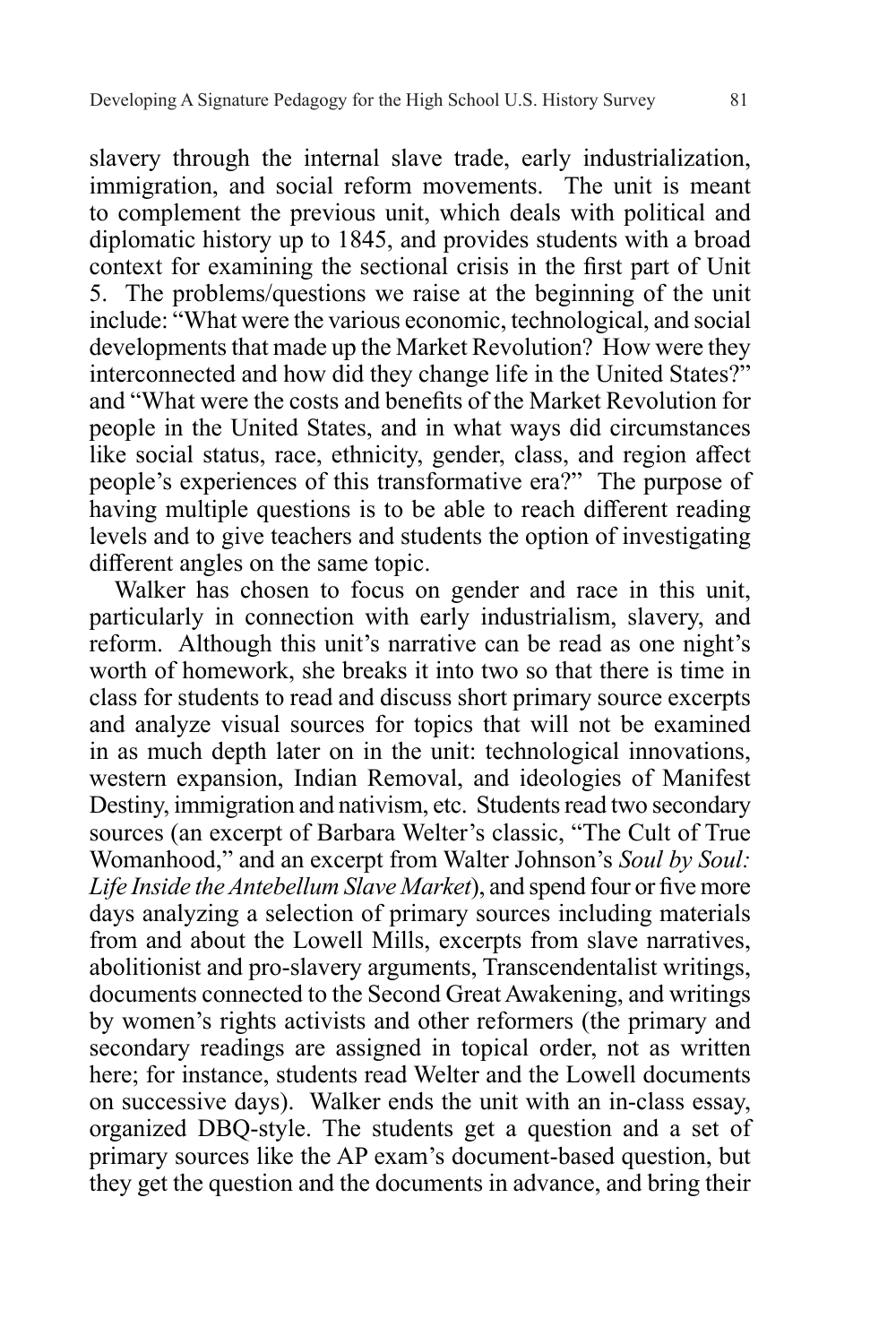introductory paragraph with thesis into class on test day. This allows students to develop more nuanced and sophisticated arguments. Teachers could well make this an at-home paper project, if they wanted to work on more polished writing skills, and might even ask students to do limited research on the course site for additional resources to the ones they read for class.

This is how Susannah Walker teaches Unit 4, but other teachers can (and do) choose different areas to focus on, spending a little less time, perhaps, on industrialization in order make room for a whole day discussing readings about western expansion and Indian Removal. Teachers can and do spend a little more, and a little less time on this unit, and they use a variety of assessment types besides papers, including tests, presentations, debates, and creative assignments such as student-made mini documentaries and studentmade "pamphlets" for social reform movements. The only thing we all commit to doing is covering the narrative, using some additional sources, and helping students to engage with the guiding questions and problems set out at the beginning.

#### **Pedagogies, Classroom Practices, and Assessment**

Our approach in the U.S. History Seminar lends itself to studentcentered pedagogies that also hone skills in critical inquiry. The proportionally shorter amount of time that we spend working through the narratives might be a little more teacher-centered, as it is often held as a Socratic dialogue interspersed with "mini lectures" (short teacher explanations of especially complex topics of no more than fifteen minutes). Strategies for teaching the narrative material might include extended explanations of an important concept using images, maps, and very short primary texts in class to illustrate key themes, asking students to work in groups to create an annotated timeline and discuss/debate turning points or moments of contingency within that chain of events (e.g., "At what point was the Civil War more or less inevitable?" or "When did the American Revolution really begin?"). In terms of assessing students' knowledge of the narrative (essentially testing their sense of the contextual framework of a unit) teachers use a range of assessments, such as quizzes or online posts, during coverage of the narrative or in an objective section of a larger end-of-unit test.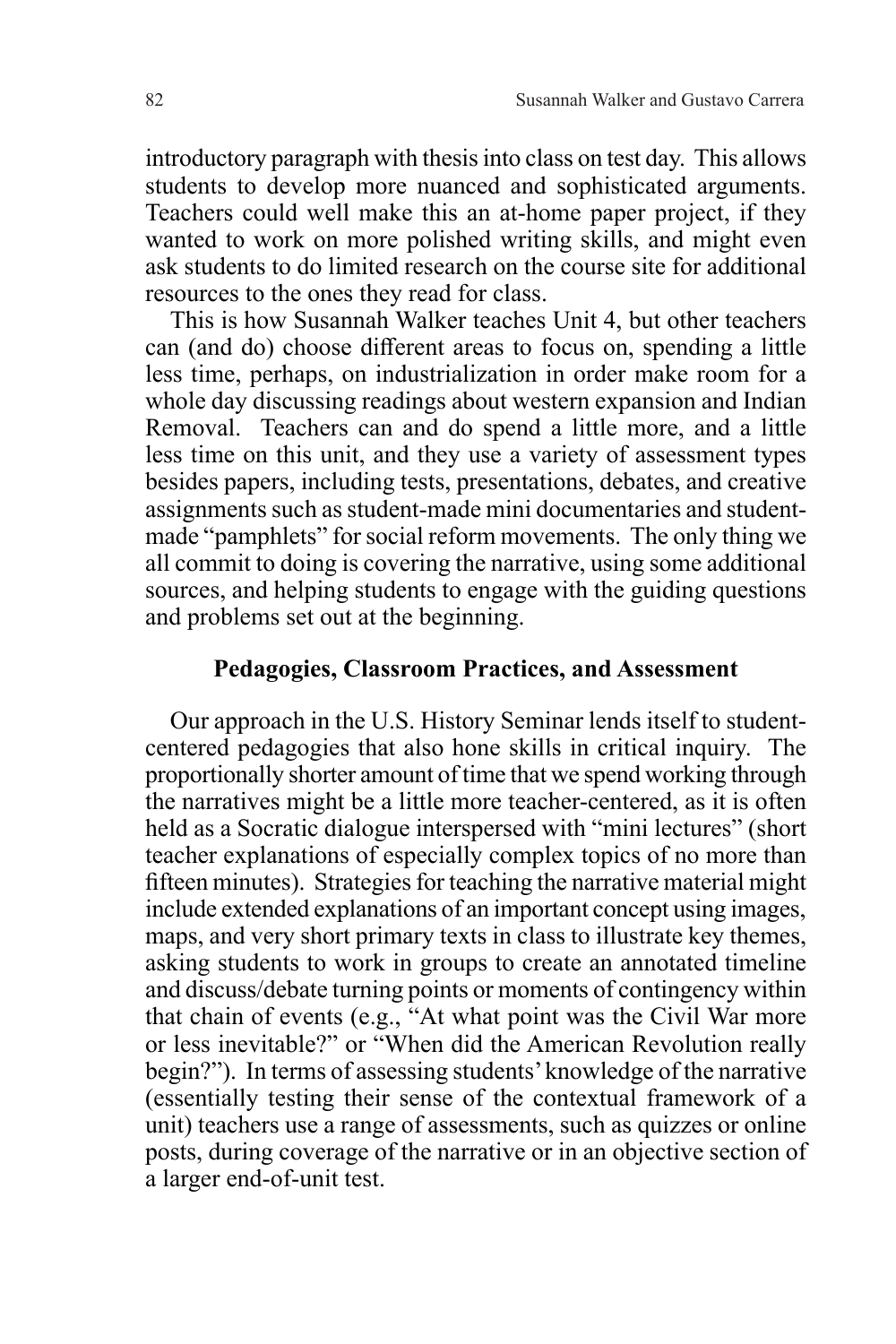The bulk of class time, however, is spent discussing the primary and secondary sources, and, here, students do most of the talking. The curriculum is well suited to Harkness-style seminar strategies, 33 where teachers are partners of the students by structuring the environment of the conversation and posing questions, but it can also accommodate a seminar in which the teachers direct the conversation more actively. It can accommodate debates, rotating student discussion leaders, or small-group "jig-saw" discussions. Whatever the method, students are encouraged and expected to use context knowledge from the narrative, and the guiding questions from the introduction to the unit, to analyze and discuss the readings each day. They are encouraged and expected to compare, contrast, and make connections among the multiple perspectives they encounter (and, of course, the number of those perspectives increases as the school year progresses). Assessments for units certainly can, and often do, consist of argumentative essays (in-class or take-home) in which students use the primary and secondary sources they have already read and discussed. At the same time, the format of the course, and the resources available online allows for, and perhaps even encourages, a number of other possibilities. The curriculum certainly lends itself for project-based assessments. Some teachers have created small, guided research essay assignments, in which students are given the question and told to stick to the course website for sources. Other teachers have created extensive graded debate assignments. Unit assessments have included newspaper projects for the Civil War and Reconstruction unit (students work in groups to examine real newspapers from the period and create newspapers of their own that are true to the period), student-made documentaries for the Unit 4 Market Revolution unit, and student-produced pamphlets for 1960s-era social movement organizations. These assessments that look into the skills of doing history rather than learning facts are our way of creating authentic assessments.

Within the context of the curricular content, learning goals, and pedagogical approaches of the U.S. History Seminar at BB&N, we believe that the seven-week research paper project that is part of the course is even more valuable, and that students are better prepared for it. By the time we begin the assignment in January, students have already been introduced to the idea that history is contested, debated, and above all *made* through asking questions about the past, and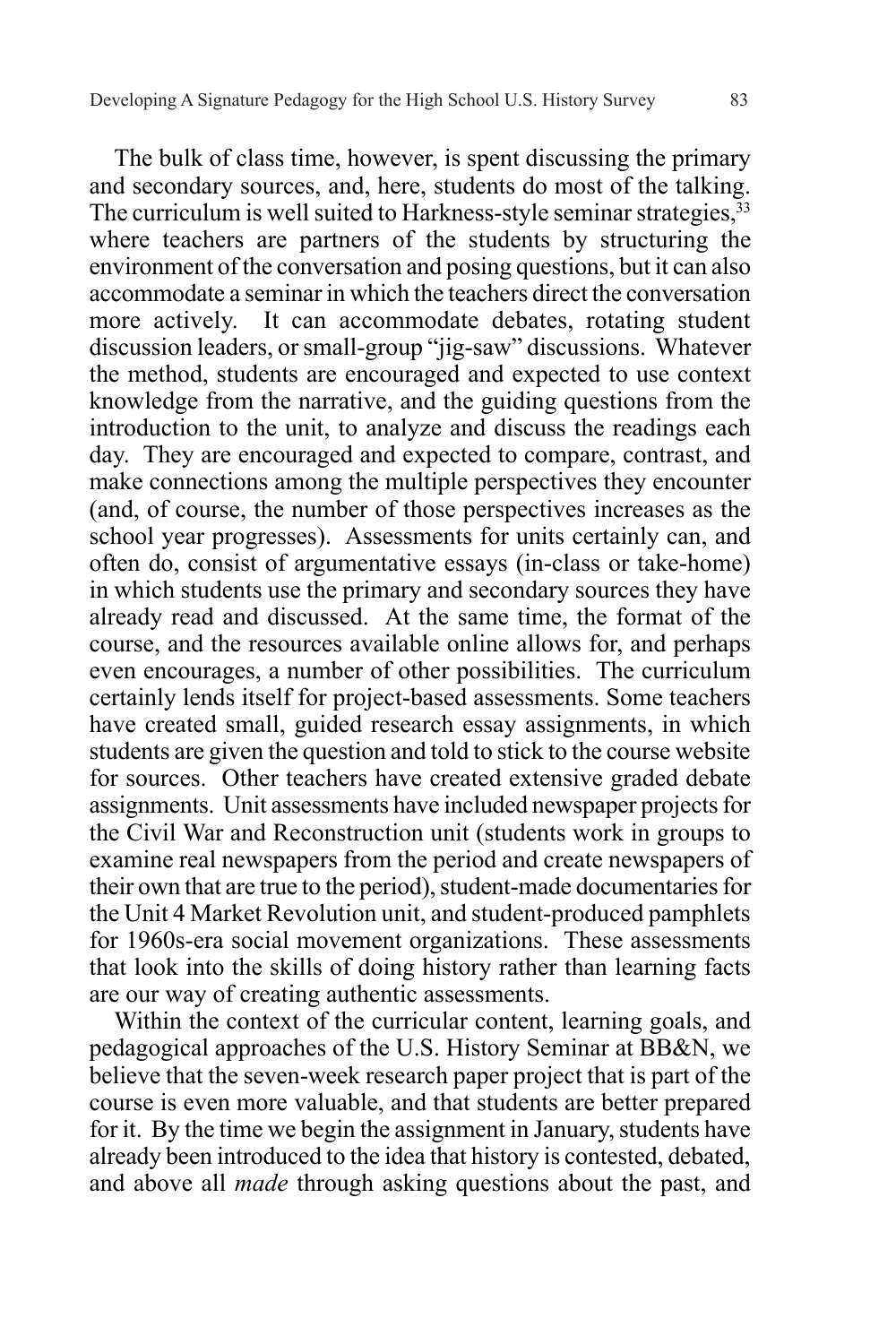analyzing sources in order to try and answer those questions. They have already had to read primary and secondary sources extensively, and synthesize multiple sources in their writing. They have often done limited research on the course website, and the research paper asks them to take these skills further, applying them to a more difficult set of tasks: defining their own topic, learning the relevant context, asking good questions, looking far beyond curated sources on the website to find the secondary and primary sources that can help them to explore those questions, working toward a thesis, and writing a well-organized and coherent paper. It is still a hard assignment for high school juniors, but it is one that they are better equipped to tackle than if they had spent the previous four months reading a textbook supplemented by a few primary sources each chapter.

### **Teacher and Student Reactions**

At first, teacher responses to the course have been mixed.<sup>34</sup> Some find that more coverage, more "facts first" would produce better overall results; therefore, they have introduced more secondary sources in the "coverage" of the units. It is important to note that because of the flexibility of the curriculum, teachers have enhanced the course by adding their own content. After making particular additions, most teachers have embraced the values, methods, and the classroom practices promoted by the curriculum.

Student responses also appear to be mixed.<sup>35</sup> When asked directly, many students say they would prefer to have what they are used to; a chronological survey undergirded by a textbook and assessed through regular multiple-choice quizzes and tests. This is to be expected—students in junior year have had years of training and they have learned to be successful in this kind of course. Expectedly, they are most critical of the teacher-written textbook—as they should be. However, this critique is evidence that they have acquired a level of comfort with the idea that the "textbook" is a social product that they should approach with a certain degree of skepticism. That said, students have been able to continue succeeding at the highest levels in standardized tests such as the AP exam, which is evidence of the success of the teacher-written narrative. In addition, data on the work they have been doing with primary and secondary sources is highly encouraging. In student surveys, well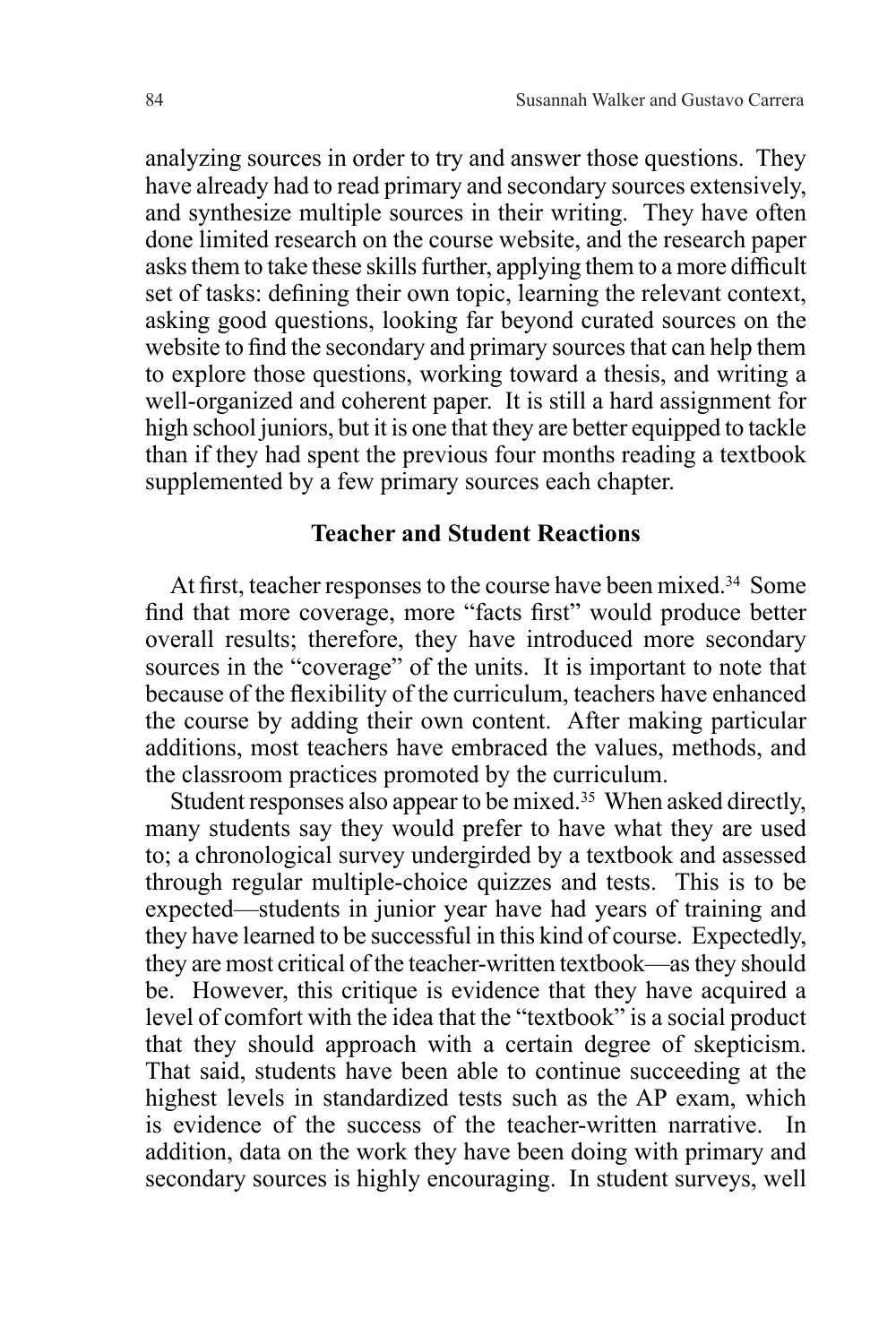over ninety percent of students find that the primary sources help them build their own understanding of history, and over seventyfive percent explain that secondary sources have helped them hone their own ideas. In addition, over ninety percent of students see a clear connection between the curriculum, classroom discussions, and assessments. In other words, it is evident to the students that the unit questions, the reading and analysis of primary sources and secondary sources, as well as the assessments that ask them to build their own understanding of history are aligned.

### **Conclusion**

The U.S. History Survey at Buckingham Browne & Nichols School constitutes a signature pedagogy in that it allows teachers to help students read, write, discuss, and think about history like historians do—through analysis, synthesis, and contextualization of primary and secondary sources, with a focus on historically significant guiding questions. At the same time, unlike courses in which students almost exclusively read primary sources organized around key themes in U.S. history, our course uses secondary sources and the department-produced narratives to encourage chronological reasoning and to provide an overarching framework that we think improves and enriches students' understanding of those themes and questions they explore in depth over the course of the year. Though we are exploring modifications, such as adding maps and images to the printed narrative booklets we distribute to students rather than asking them to look at those materials on the website while reading, overall, we are encouraged by our experience teaching the course over the last few years, and we are interested in integrating some of the lessons we have learned into history courses for other grades.

**Notes** 

1. In his 1990 book, *Scholarship Reconsidered: Priorities of the Professoriate*, Ernest Boyer called for a new approach to teaching in colleges and universities. He proposed that scholarly work extended to the classroom and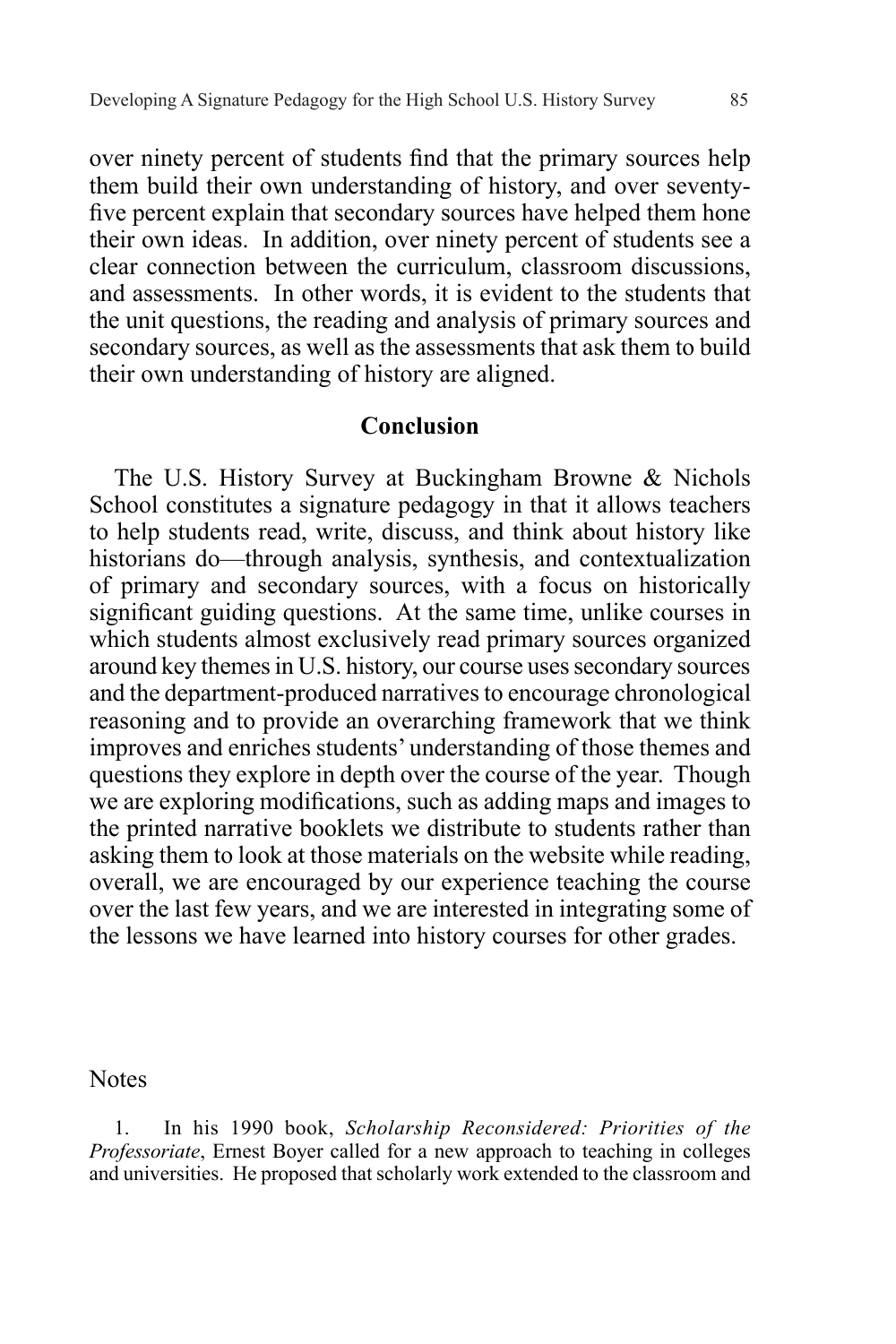identified teaching as one of four scholarly activities. This new field of inquiry into teaching was intended to be bound to specifically disciplinary ways of knowing, and bound to classroom experiences. In other words, it was not meant to replace educational research, but instead to offer a look into the teaching of disciplines through the lens of those disciplines. Robert Barr and John Tagg's influential 1995 article, "From Teaching to Learning," expanded the field to include a student-focus: learning. Ernest L. Boyer, *Scholarship Reconsidered: Priorities of the Professoriate* (New York: The Carnegie Foundation for the Advancement of Teaching/Jossey-Bass, 1990). Robert B. Barr and John Tagg, "From Teaching to Learning: A New Paradigm for Undergraduate Education," *Change* 27, no. 6 (November-December 1995): 12-25.

2. The school's "2016-2017 Fact Sheet" describes Buckingham Browne & Nichols School as follows: "a coeducational day school distinguished by a deep, broad, and challenging program of study, was formed in January 1974 by a merger of two longstanding Cambridge independent schools. Approximately 1,020 students are enrolled in Beginners through Grade 12, with about 525 students in the Upper School. The graduating class is 127. 100% of the seniors go on to four-year colleges. Seventy-seven members of the faculty hold master's degrees; thirteen members have earned doctorate degrees." Admission at BB&N is competitive, as there are approximately 900 applications for approximately 150 places. The student/teacher ratio is 5.9:1; the average class size is 11.7 students. In the history department, all eleven instructors hold advanced degrees and three hold Ph.D. degrees in History. Buckingham Browne & Nichols School, "Buckingham Browne & Nichols School Profile 2016-2017," <https://www.bbns.org/uploaded/ PDFs/Upper\_School/BBN-College-Profile-2016.pdf>.

3. Mary Beth Norton,, Carol Sheriff, David M. Katzman, David W. Blight, and Howard Chudacoff, *A People and a Nation: A History of the United States*, eighth ed. (New York: Wadsworth Publishing, 2007). Teachers were extremely satisfied with the nuance and scope of this textbook and had used it for about a decade.

4. In our 2012 conversations, we briefly discussed, but quickly rejected, reinstituting the AP in light of its impending curricular and exam redesign which debuted in the 2014-2015 school year, and which emphasizes historical thinking skills in ways similar to how we wanted to in our course. The continued requirement that AP-audited U.S. History courses use an approved college-level textbook was the stumbling block for us. For reasons that we touch on later, we wanted the maximum possible of our students' reading to be in primary and secondary texts.

5. A survey of ten colleges in 2010 revealed that college introductory history courses often required students to write a lengthy essay.

6. Eric Foner, *Give Me Liberty! An American History* (New York: W. W. Norton, 2006). Foner's textbook, with its broad themes and essential questions, is an outstanding textbook; teachers were very satisfied with it.

7. We should point out here that being an independent school gave us a couple of key advantages in doing this. In particular, we have much more control over our curriculum than most public schools, a situation that made it easy for us to drop the AP in the first place, and to contemplate a comprehensive change in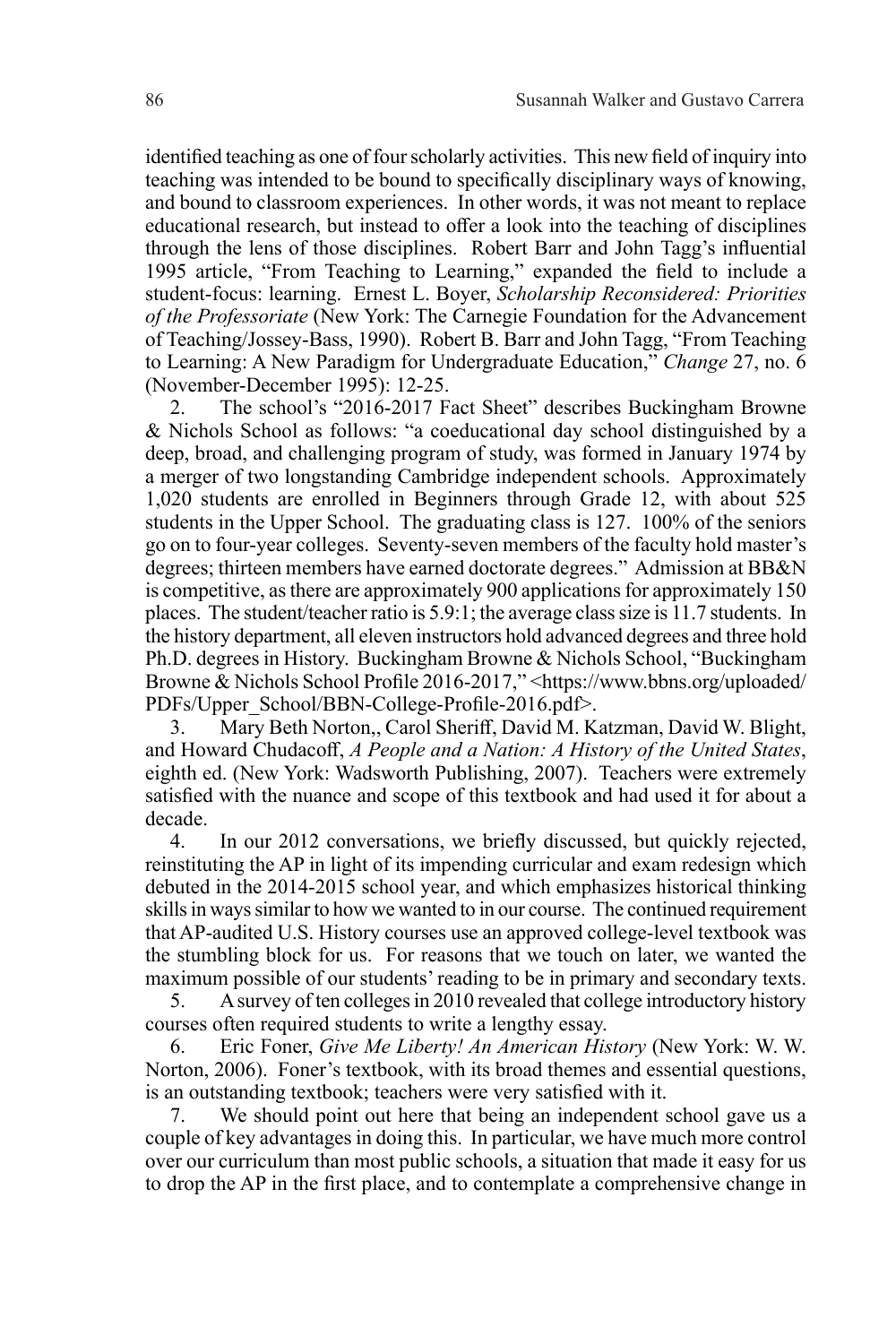the content and structure of our U.S. history course. Secondly, small class size (averaging fifteen students per class), makes structuring a curriculum around seminar-style discussion easier.

8. Lee S. Shulman, "Signature Pedagogies in the Professions," *Daedalus* 134, no. 3 (Summer 2005): 52-59.

9. We followed ideas of curriculum design developed by Grant Wiggins and Jay McTighe in *The Understanding by Design Guide to Creating High-Quality Units* (Alexandria, VA: Association for Supervision and Curriculum Development, 2011).

10. Shulman, 52.

11. Anthony A. Ciccone, "Foreword," in *Exploring Signature Pedagogies: Approaches to Teaching Disciplinary Habits of Mind*, ed. Regan A. R. Gurung, Nancy L. Chick, and Aeron Haynie (Sterling, VA: Stylus Publishing, 2009), xv.

12. Lendol Calder, "Uncoverage: Toward a Signature Pedagogy for the History Survey," *The Journal of American History* 92, no. 4 (March 2006): 1361. For other work concerning signature pedagogies, see Nancy L. Chick, Aeron Haynie, and Regan A. R. Gurung, "From Generic to Signature Pedagogies: Teaching Disciplinary Understandings," and Joel M. Sipress and David J. Voelker, "From Learning History to Doing History," in *Exploring Signature Pedagogies: Approaches to Teaching Disciplinary Habits of Mind*, ed. Regan A. R. Gurung, Nancy L. Chick, and Aeron Haynie (Sterling, VA: Stylus Publishing, 2009),

13. Joel M. Sipress and David J. Voelker, "The End of the History Survey Course: The Rise and Fall of the Coverage Model," *Journal of American History* 97, no. 4 (March 2011): 1053.

14. The literature of uncoverage is extensive. Calder, "Uncoverage"; Timothy D. Hall and Renay Scott, "Closing the Gap between Professors and Teachers: 'Uncoverage' as a Model of Professional Development for History Teachers," *The History Teacher* 40, no. 2 (February 2007): 257-263; Paul Taillon, "'Coverage' and 'Uncoverage': Teaching the U.S. History Survey in New Zealand in Twelve Weeks," *Australasian Journal of American Studies* 28, no. 1 (July 2009): 124-134; Peter Vickery, "Progressive Pedagogy in the U.S. History Survey," *The Radical Teacher*, no. 83 (Winter 2008): 10-13; and David J. Voelker, "Assessing Student Understanding in Introductory Courses: A Sample Strategy," *The History Teacher* 41, no. 4 (August 2008): 505-518.

15. Calder, "Uncoverage"; Russell C. Brown and Stephen C. Schell, "Not Your Grandfather's U.S. History Class: Abandoning Chronology and Teaching Thematically," *The American Historian*, no. 8 (May 2016).

16. Sipress and Voelker, "The End of the History Survey," 1061.

17. UCLA explains that "Chronological thinking is at the heart of historical reasoning. Without a strong sense of chronology—of when events occurred and in what temporal order—it is impossible for students to examine relationships among those events or to explain historical causality. Chronology provides the mental scaffolding for organizing historical thought." UCLA History/National Center for History in the Schools, "Chronological Thinking," Historical Thinking Standards, <https://phi.history.ucla.edu/history-standards/historical-thinkingstandards/1.-chronological-thinking/>.